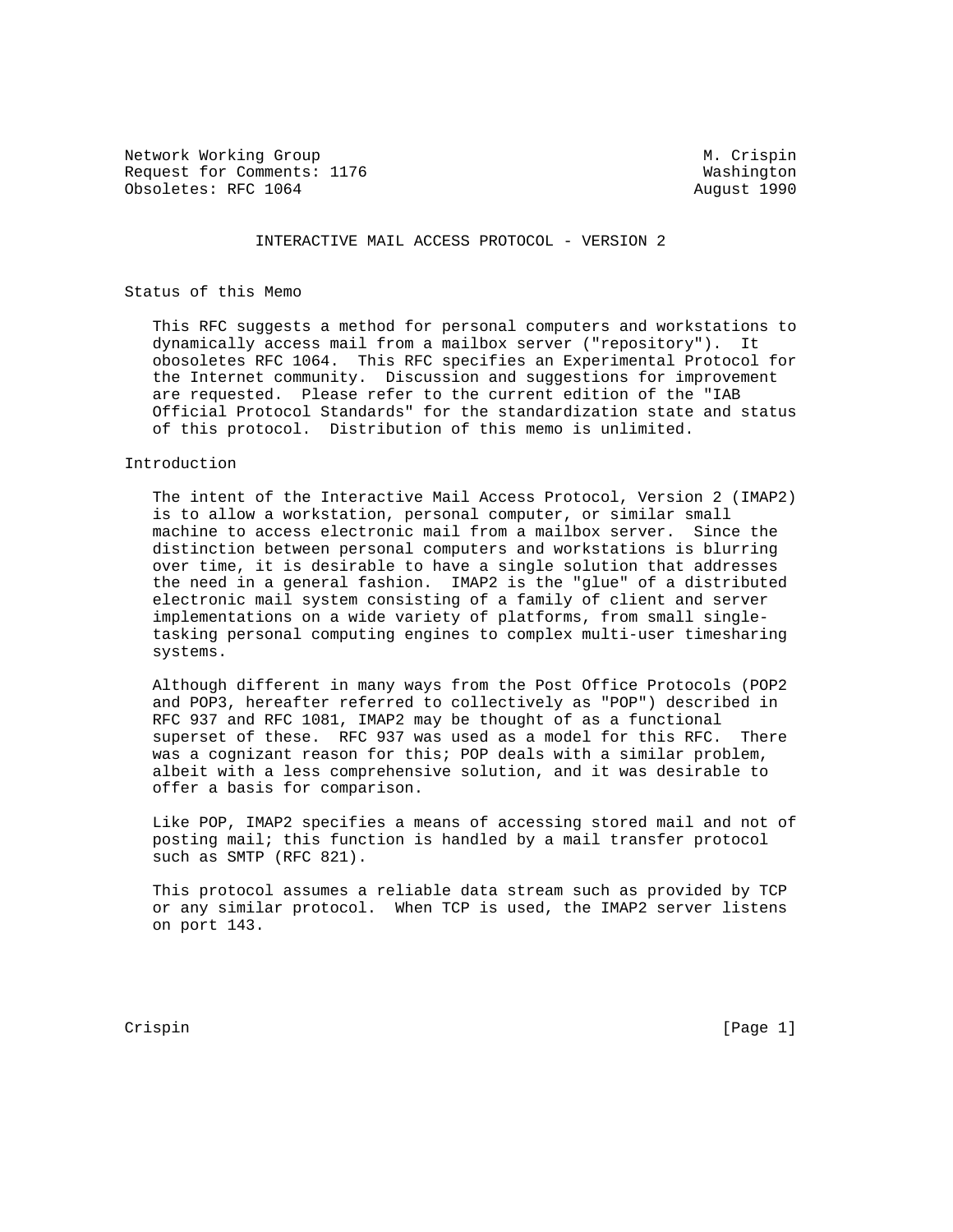System Model and Philosophy

 Electronic mail is a primary means of communication for the widely spread Internet community. The advent of distributed personal computers and workstations has forced a significant rethinking of the mechanisms employed to manage electronic mail. With mainframes, each user tends to receive and process mail at the computer he uses most of the time, his "primary host". The first inclination of many users when an independent workstation is placed in front of them is to begin receiving mail at the workstation, and many vendors have implemented facilities to do this. However, this approach has several disadvantages:

 (1) Personal computers and many workstations have a software design that gives full control of all aspects of the system to the user at the console. As a result, background tasks such as receiving mail may not run for long periods of time; either because the user is asking to use all the machine's resources, or because the user has (perhaps accidentally) manipulated the environment in such a way that it prevents mail reception. In many personal computers, the operating system is single-tasking and this is the only mode of operation. Any of these conditions could lead to repeated failed delivery attempts by outside agents.

 (2) The hardware failure of a single machine can keep its user "off the air" for a considerable time, since repair of individual units may be delayed. Given the growing number of personal computers and workstations spread throughout office environments, quick repair of such systems is not assured. On the other hand, a central mainframe is generally repaired soon after failure.

 (3) Personal computers and workstations are often not backed up with as much diligence as a central mainframe, if at all.

 (4) It is more difficult to keep track of mailing addresses when each person is associated with a distinct machine. Consider the difficulty in keeping track of many postal addresses or phone numbers, particularly if there was no single address or phone number for an organization through which you could reach any person in that organization. Traditionally, electronic mail on the ARPANET involved remembering a name and one of several "hosts" (machines) whose name reflected the organization in which the individual worked. This was suitable at a time when most organizations had only one central host. It is less satisfactory today unless the concept of a host is changed to refer to an organizational entity and not a particular machine.

(5) It is difficult to keep a multitude of heterogeneous machines

Crispin [Page 2]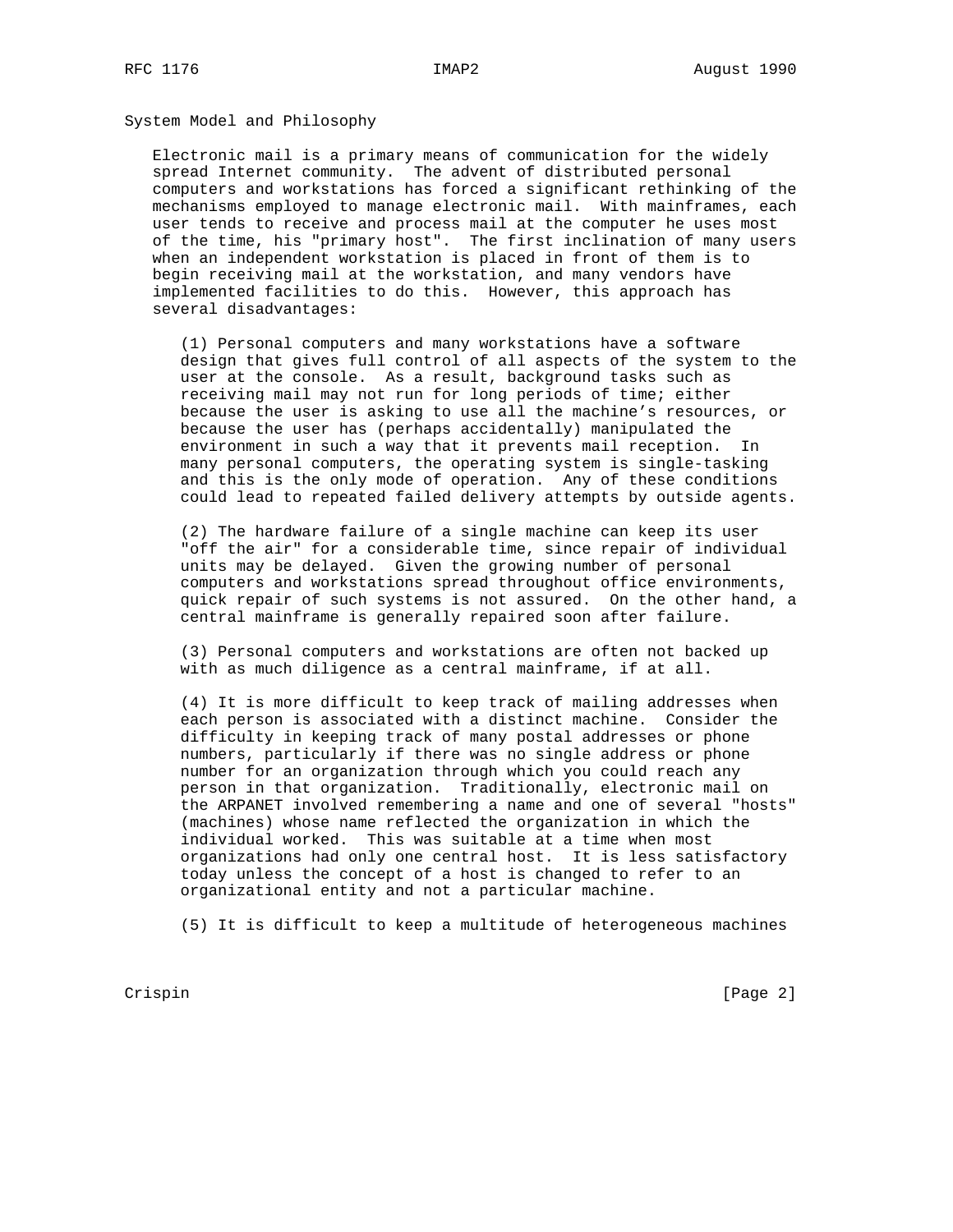working properly with complex mailing protocols, making it difficult to move forward as progress is made in electronic communication and as new standards emerge. Each system has to worry about receiving incoming mail, routing and delivering outgoing mail, formatting, storing, and providing for the stability of mailboxes over a variety of possible filing and mailing protocols.

 Consequently, while a personal computer or workstation may be viewed as an Internet host in the sense that it implements TCP/IP, it should not be viewed as the entity that contains the user's mailbox. Instead, a mail server machine ("server", sometimes called a "repository") should hold the mailbox, and the personal computer or workstation (hereafter referred to as a "client") should access the mailbox via mail transactions.

 Because the mail server machine is isolated from direct user manipulation, it should achieve high software reliability easily, and, as a shared resource, it should also achieve high hardware reliability, perhaps through redundancy. The mail server may be accessed from arbitrary locations, allowing users to read mail across campus, town, or country using commonly available clients. Furthermore, the same user may access his mailbox from different clients at different times, and multiple users may access the same mailbox simultaneously.

 The mail server acts an an interface among users, data storage, and other mailers. A mail access protocol retrieves messages, accesss and changes properties of messages, and otherwise manages mailboxes. This differs from some approaches (e.g., Unix mail via NFS) in that the mail access protocol is used for all message manipulations, isolating the user and the client from all knowledge of how the data storage is used. This means that the mail server can use the data storage in whatever way is most efficient to organize the mail in that particular environment, without having to worry about storage representation compatibility across different machines.

 A mail access protocol further differs in that it transmits information only on demand. A well-designed mail access protocol requires considerably less network traffic than Unix mail via NFS, particularly when the mail file is large. The result is that a mail access protocol can scale well to situations of large mailboxes or networks with high latency or low speed.

 In defining a mail access protocol, it is important to keep in mind that the client and server form a macrosystem, in which it should be possible to exploit the strong points of both while compensating for each other's weaknesses. Furthermore, it is desirable to allow for a

Crispin [Page 3]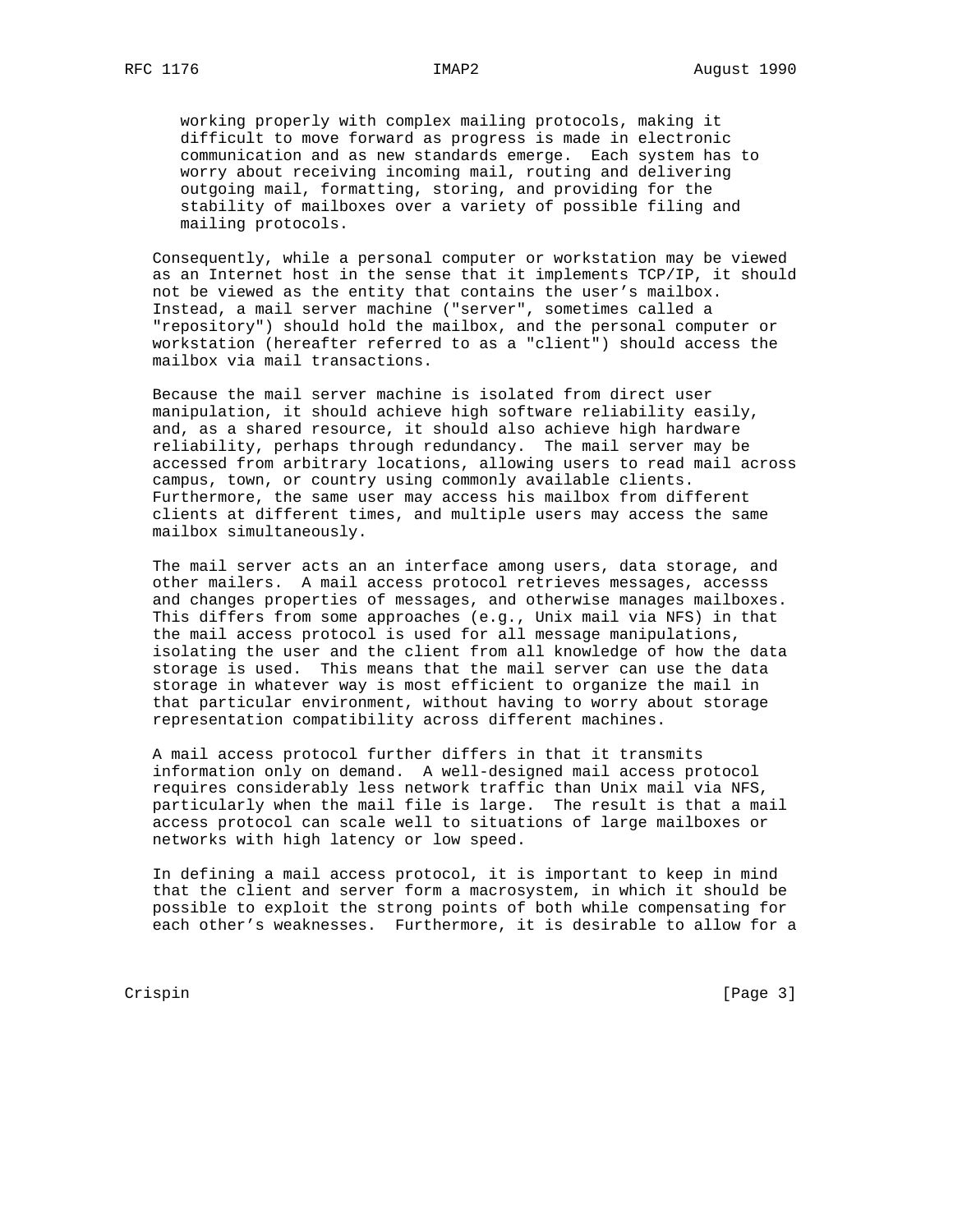growth path beyond the hoary text-only RFC 822 protocol, specifically in the area of attachments and multi-media mail, to ease the eventual transition to ISO solutions.

 Unlike POP, IMAP2 has extensive features for remote searching and parsing of messages on the server. A free text search (optionally with other searching) can be made in the entire mailbox by the server and the results made available to the client without the client having to transfer the entire mailbox and searching itself. Since remote parsing of a message into a structured (and standard format) "envelope" is available, a client can display envelope information and implement commands such as REPLY without having any understanding of how to parse RFC 822, etc. headers. The effect of this is twofold: it further improves the ability to scale well in instances where network traffic must be reduced, and it reduces the complexity of the client program.

 Additionally, IMAP2 offers several facilities for managing individual message state and the mailbox as a whole beyond the simple "delete message" functionality of POP. Another benefit of IMAP2 is the use of tagged responses to reduce the possibility of synchronization errors and the concept of state on the client (a "local cache") that the server may update without explicit request by the client. These concepts and how they are used are explained under "Implementation Discussion" below.

 In spite of this functional richness, IMAP2 is a small protocol. Although servers should implement the full set of IMAP2 functions, a simple client can be written that uses IMAP2 in much the way as a POP client.

 A related protocol to POP and IMAP2 is the DMSP protocol of PCMAIL (RFC 1056). IMAP2 differs from DMSP more fundamentally, reflecting a differing architecture from PCMAIL. PCMAIL is either an online ("interactive mode"), or offline ("batch mode") system with long-term shared state. Some POP based systems are also offline; in such systems, since there is no long-term shared state POP is little more than a download mechanism of the "mail file" to the client. IMAP2 based software is primarily an online system in which real-time and simultaneous mail access were considered important.

 In PCMAIL, there is a long-term client/server relationship in which some mailbox state is preserved on the client. There is a registration of clients used by a particular user, and the client keeps a set of "descriptors" for each message that summarize the message. The server and client synchronize their states when the DMSP connection starts up, and, if a client has not accessed the server for a while, the client does a complete reset (reload) of its

Crispin [Page 4]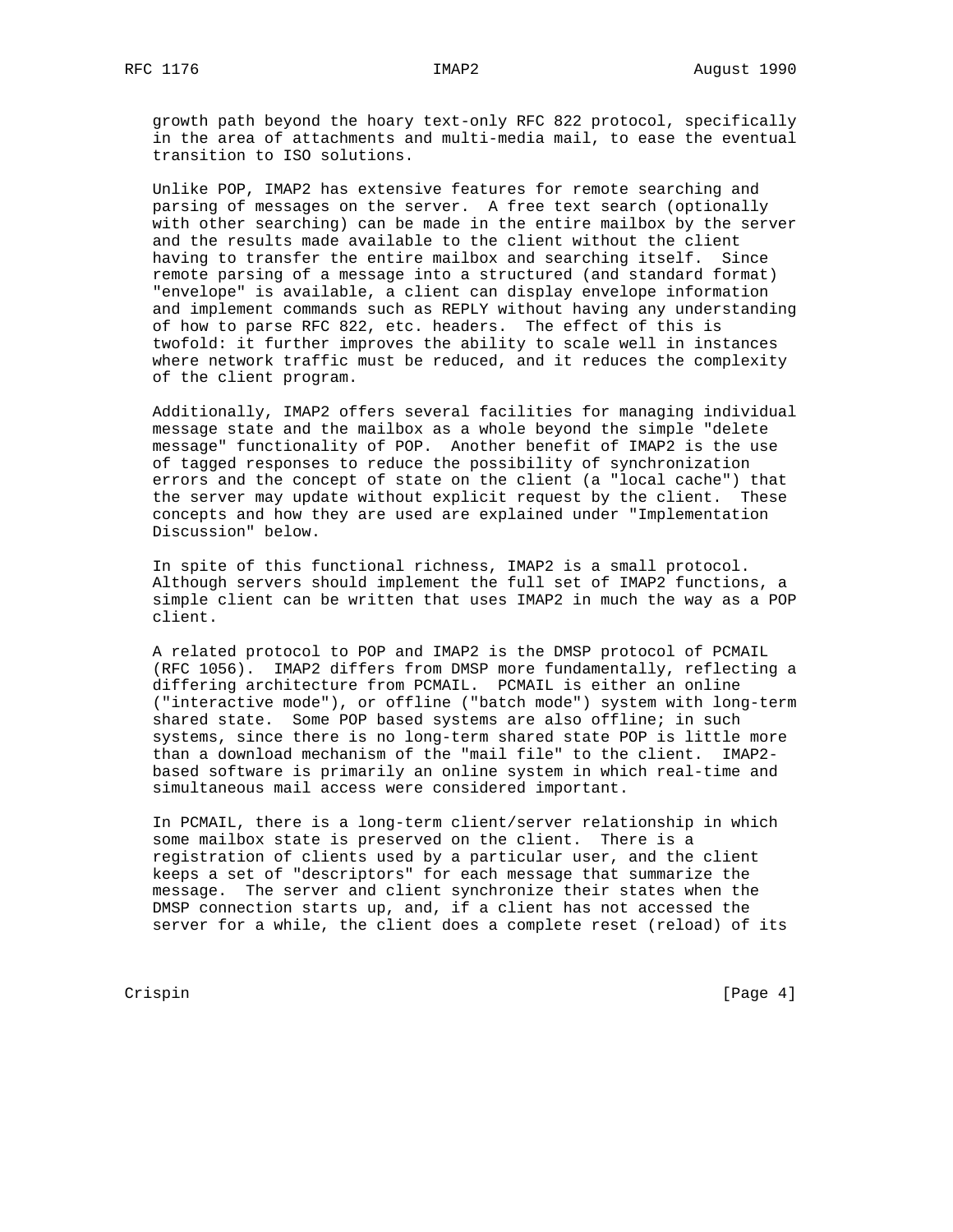state from the server.

 In IMAP2-based software, the client/server relationship lasts only for the duration of the TCP connection. All mailbox state is maintained on the server. There is no registration of clients. The function of a descriptor is handled by a structured representation of the message "envelope" as noted above. There is no client/server synchronization since the client does not remember state between IMAP2 connections. This is not a problem since in general the client never needs the entire state of the mailbox in a single session, therefore there isn't much overhead in fetching the state information that is needed as it is needed.

 There are also some functional differences between IMAP2 and DMSP. DMSP has functions for sending messages, printing messages, listing mailboxes, and changing passwords; these are done outside IMAP2. DMSP has 16 binary flags of which 8 are defined by the system. IMAP2 has flag names; there are currently 5 defined system flag names and a facility for some number (30 in the current implementations) of user flag names. IMAP2 has a sophisticated message search facility in the server to identify interesting messages based on dates, addresses, flag status, or textual contents without compelling the client to fetch this data for every message.

 It was felt that maintaining state on the client is advantageous only in those cases where the client is only used by a single user, or if there is some means on the client to restrict access to another user's data. It can be a serious disadvantage in an environment in which multiple users routinely use the same client, the same user routinely uses different clients, and where there are no access restrictions on the client. It was also observed that most user mail access is to a small set of "interesting" messages, which were either new mail or mail based on some user-selected criteria. Consequently, IMAP2 was designed to easily identify those "interesting" messages so that the client could fetch the state of those messages and not those that were not "interesting".

The Protocol

 The IMAP2 protocol consists of a sequence of client commands and server responses, with server data interspersed between the responses. Unlike most Internet protocols, commands and responses are tagged. That is, a command begins with a unique identifier (typically a short alphanumeric sequence such as a Lisp "gensym" function would generate e.g., A0001, A0002, etc.), called a tag. The response to this command is given the same tag from the server. Additionally, the server may send an arbitrary amount of "unsolicited data", which is identified by the special reserved tag of "\*". There

Crispin [Page 5]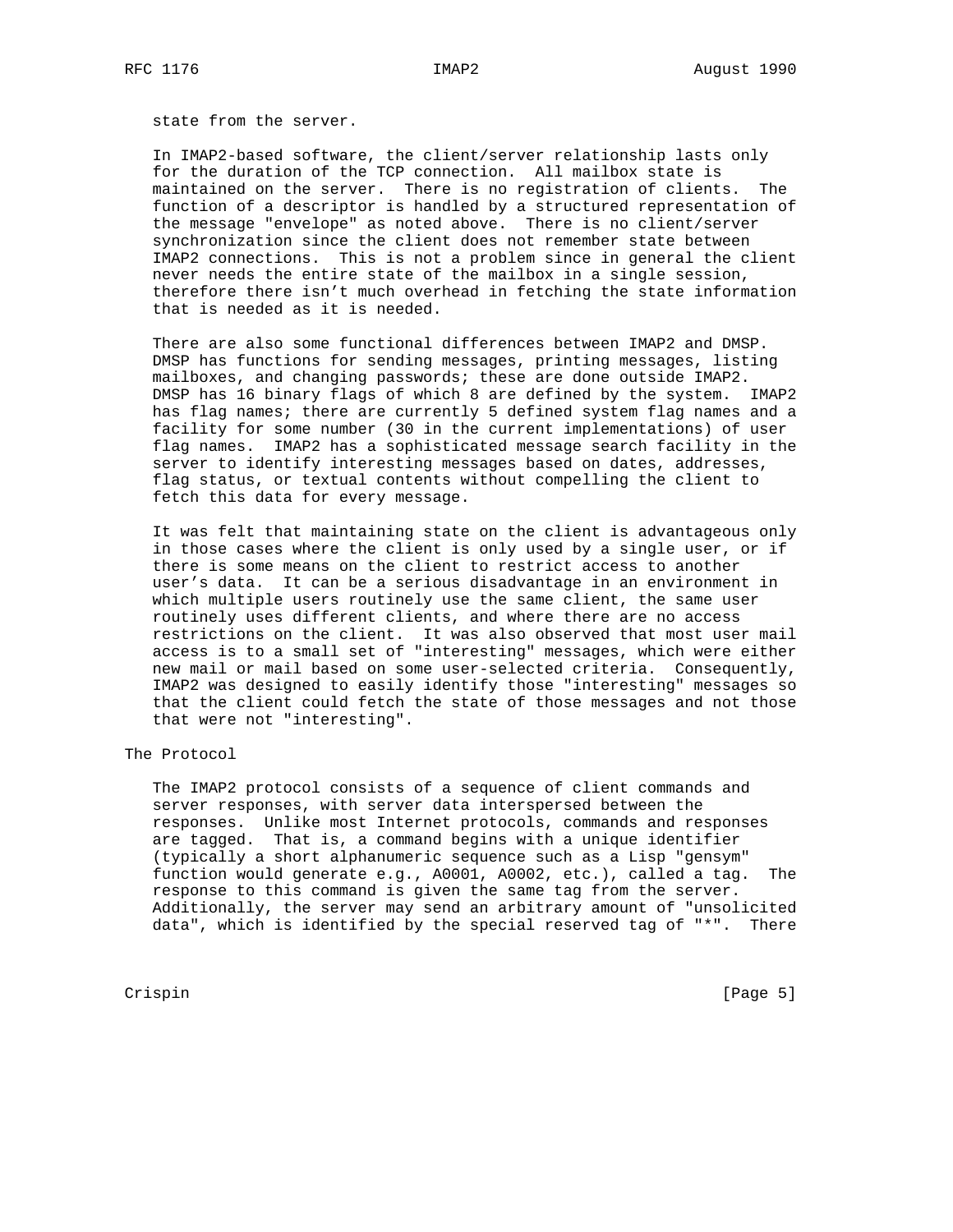is another special reserved tag, "+", discussed below.

 The server must be listening for a connection. When a connection is opened the server sends an unsolicited OK response as a greeting message and then waits for commands.

 The client opens a connection and waits for the greeting. The client must not send any commands until it has received the greeting from the server.

 Once the greeting has been received, the client may begin sending commands and is not under any obligation to wait for a server response to this command before sending another command, within the constraints of TCP flow control. When commands are received the server acts on them and responds with command responses, often interspersed with data. The effect of a command can not be considered complete until a command response with a tag matching the command is received from the server.

 Although all known IMAP2 servers at the time of this writing process commands to completion before processing the next command, it is not required that a server do so. However, many commands can affect the results of other commands, creating processing-order dependencies (or, for SEARCH and FIND, ambiguities about which data is associated with which command). All implementations that operate in a non lockstep fashion must recognize such dependencies and defer or synchronize execution as necessary. In general, such multi processing is limited to consecutive FETCH commands.

 Generally, the first command from the client is a LOGIN command with user name and password arguments to establish identity and access authorization, unless this has already been accomplished through other means, e.g. Kerberos. Until identity and access authorization have been established, no operations other than LOGIN or LOGOUT are permitted.

 Once identity and authorization have been established, the client must send a SELECT command to access the desired mailbox; no mailbox is selected by default. SELECT's argument is implementation dependent; however the word "INBOX" must be implemented to mean the primary or default mailbox for this user, independent of any other server semantics. On a successful SELECT, the server will send a list of valid flags, number of messages, and number of messages arrived since last access for this mailbox as unsolicited data, followed by an OK response. The client may terminate access to this mailbox and access a different one with another SELECT command.

The client reads mailbox information with FETCH commands. The actual

Crispin [Page 6]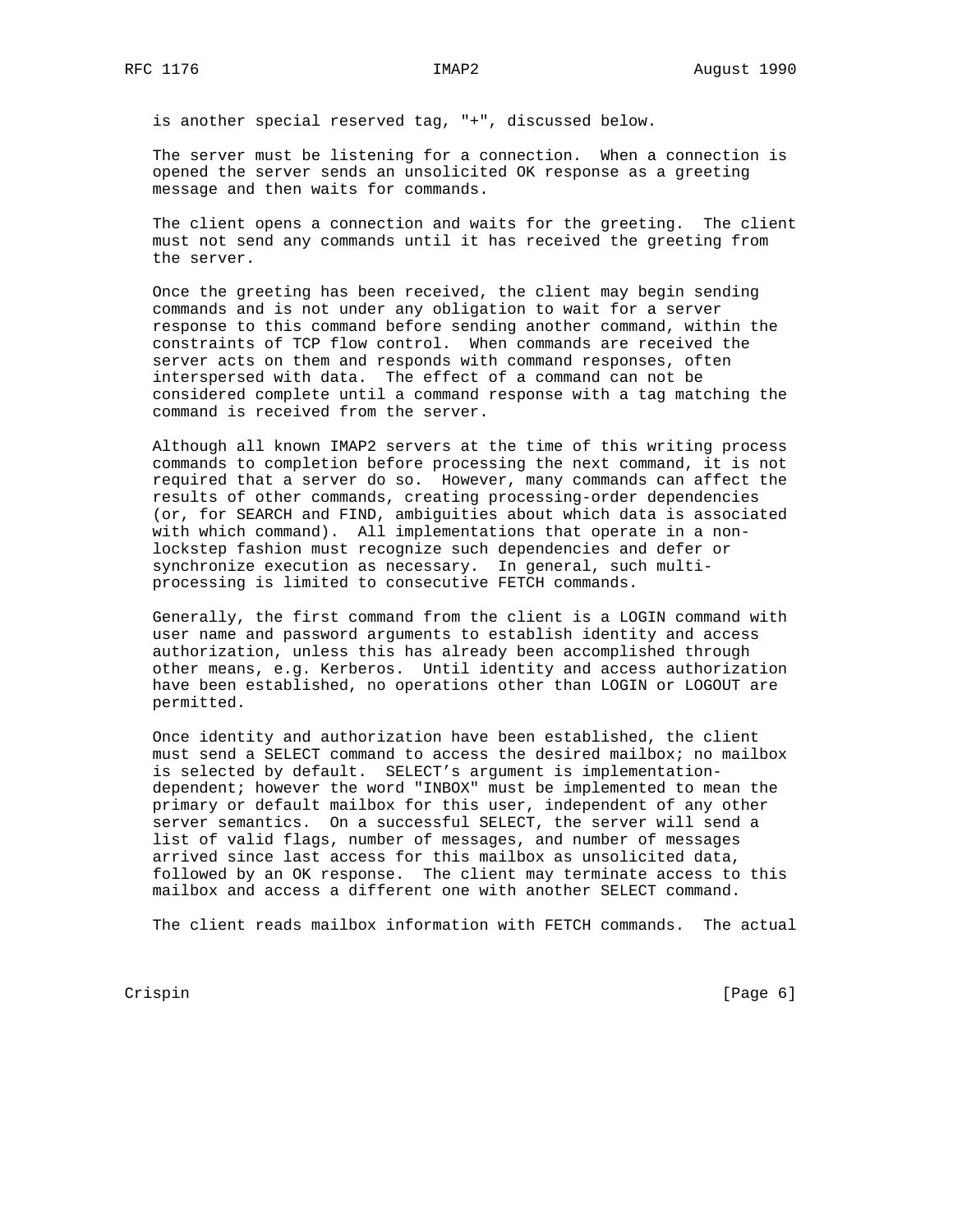data is transmitted via the unsolicited data mechanism (that is, FETCH should be viewed as instructing the server to include the desired data along with any other data it wishes to transmit to the client). There are three major categories of data that may be fetched.

 The first category is data that is associated with a message as an entity in the mailbox. There are now three such items of data: the "internal date", the "RFC 822 size", and the "flags". The internal date is the date and time that the message was placed in the mailbox. The RFC 822 size is subject to deletion in the future; it is the size in bytes of the message, expressed as an RFC 822 text string. Current clients only use it as part of a status display line. The flags are a list of status flags associated with the message (see below). All the first category data can be fetched by using the macro-fetch word "FAST"; that is, "FAST" expands to "(FLAGS INTERNALDATE RFC822.SIZE)".

 The second category is that data that describes the composition and delivery information of a message; that is, information such as the message sender, recipient lists, message-ID, subject, etc. This is the information that is stored in the message header in RFC 822 format message and is traditionally called the "envelope". [Note: this should not be confused with the SMTP (RFC 821) envelope, which is strictly limited to delivery information.] IMAP2 defines a structured and unambiguous representation for the envelope that is particularly suited for Lisp-based parsers. A client can use the envelope for operations such as replying and not worry about RFC 822 at all. Envelopes are discussed in more detail below. The first two categories of data can be fetched together by using the macro-fetch word "ALL"; that is, "ALL" expands to "(FLAGS INTERNALDATE RFC822.SIZE ENVELOPE)".

 The third category is that data that is intended for direct human viewing. The present RFC 822 based IMAP2 defines three such items: RFC822.HEADER, RFC822.TEXT, and RFC822 (the latter being the two former appended together in a single text string). RFC822.HEADER is the "raw", unprocessed RFC 822 format header of the message. Fetching "RFC822" is equivalent to fetching the RFC 822 representation of the message as stored on the mailbox without any filtering or processing.

 An intelligent client will "FETCH ALL" for some (or all) of the messages in the mailbox for use as a presentation menu, and when the user wishes to read a particular message will "FETCH RFC822.TEXT" to get the message body. A more primitive client could, of course, simply "FETCH RFC822" a'la POP-type functionality.

Crispin [Page 7]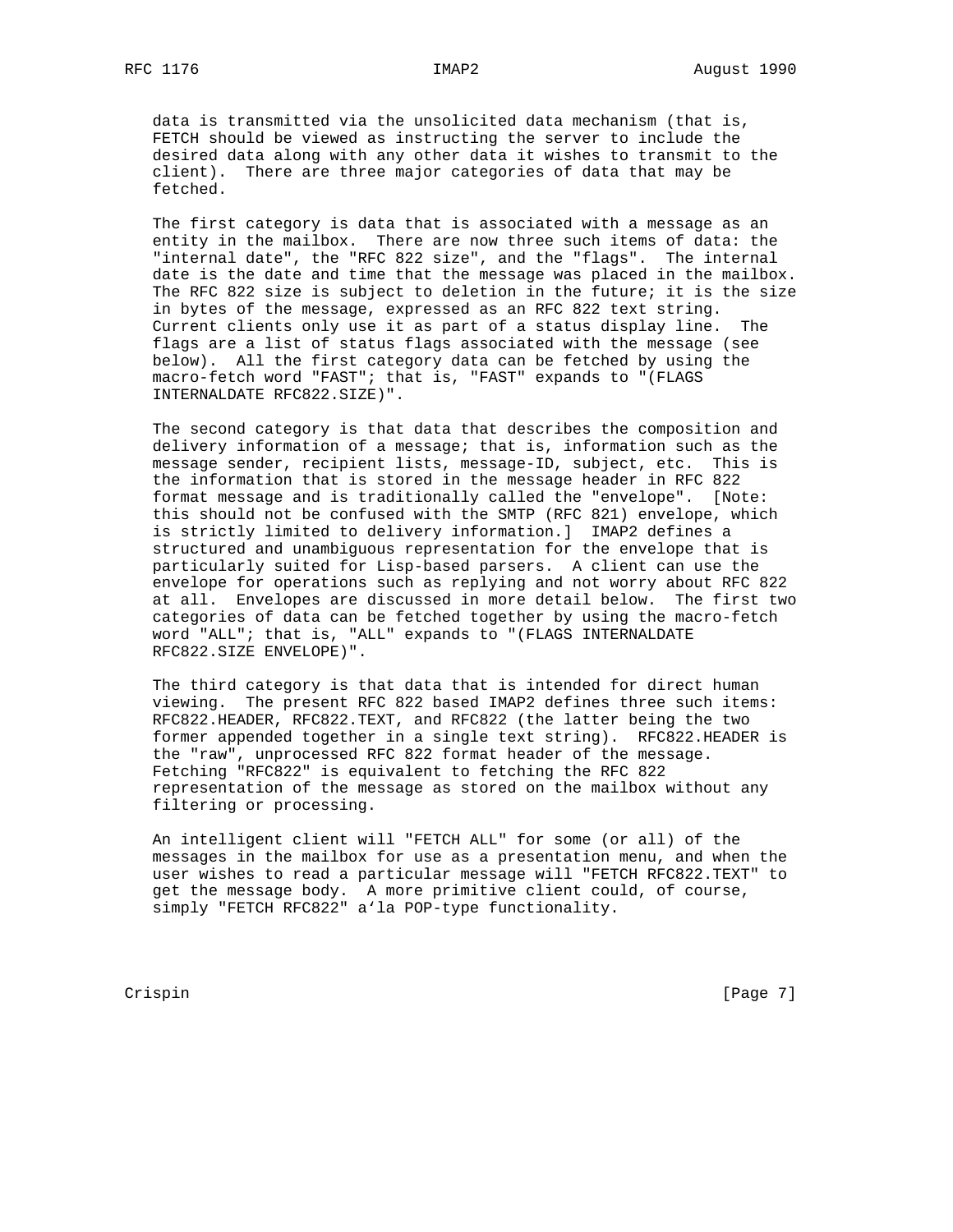The client can alter certain data (currently only the flags) by a STORE command. As an example, a message is deleted from a mailbox by a STORE command that includes the \DELETED flag as a flag being set.

 Other client operations include copying a message to another mailbox (COPY command), permanently removing deleted messages (EXPUNGE command), checking for new messages (CHECK command), and searching for messages that match certain criteria (SEARCH command).

 The client terminates the session with the LOGOUT command. The server returns a "BYE" followed by an "OK".

A Typical Scenario

| Client                       | Server                                                                                                                                                                                       |
|------------------------------|----------------------------------------------------------------------------------------------------------------------------------------------------------------------------------------------|
| {Open Connection}            | {Wait for Connection}<br>$--&>$                                                                                                                                                              |
|                              | <-- * OK IMAP2 Server Ready<br>{Wait for command}                                                                                                                                            |
| A001 LOGIN Fred Secret       | $--$<br><-- A001 OK User Fred logged in<br>{Wait for command}                                                                                                                                |
| A002 SELECT INBOX            | $--&>$<br><-- * FLAGS (Meeting Notice \Answered<br>\Flagged \Deleted \Seen)<br>$\leftarrow -$ * 19 EXISTS<br>$\leftarrow -$ * 2 RECENT<br><-- A0002 OK Select complete<br>{Wait for command} |
| A003 FETCH 1:19 ALL          | $--$<br>$\leftarrow -$ * 1 Fetch $( \ldots, \ldots)$<br>$\leftarrow -$ * 18 Fetch $( \ldots, \ldots)$<br>$\leftarrow -$ * 19 Fetch ()<br><-- A003 OK Fetch complete<br>{Wait for command}    |
| A004 FETCH 8 RFC822.TEXT --> | <-- * 8 Fetch (RFC822.TEXT {893}<br>893 characters of text<br>$\lt$ - $\lt$ )<br><-- A004 OK Fetch complete<br>Wait for command}                                                             |

Crispin [Page 8]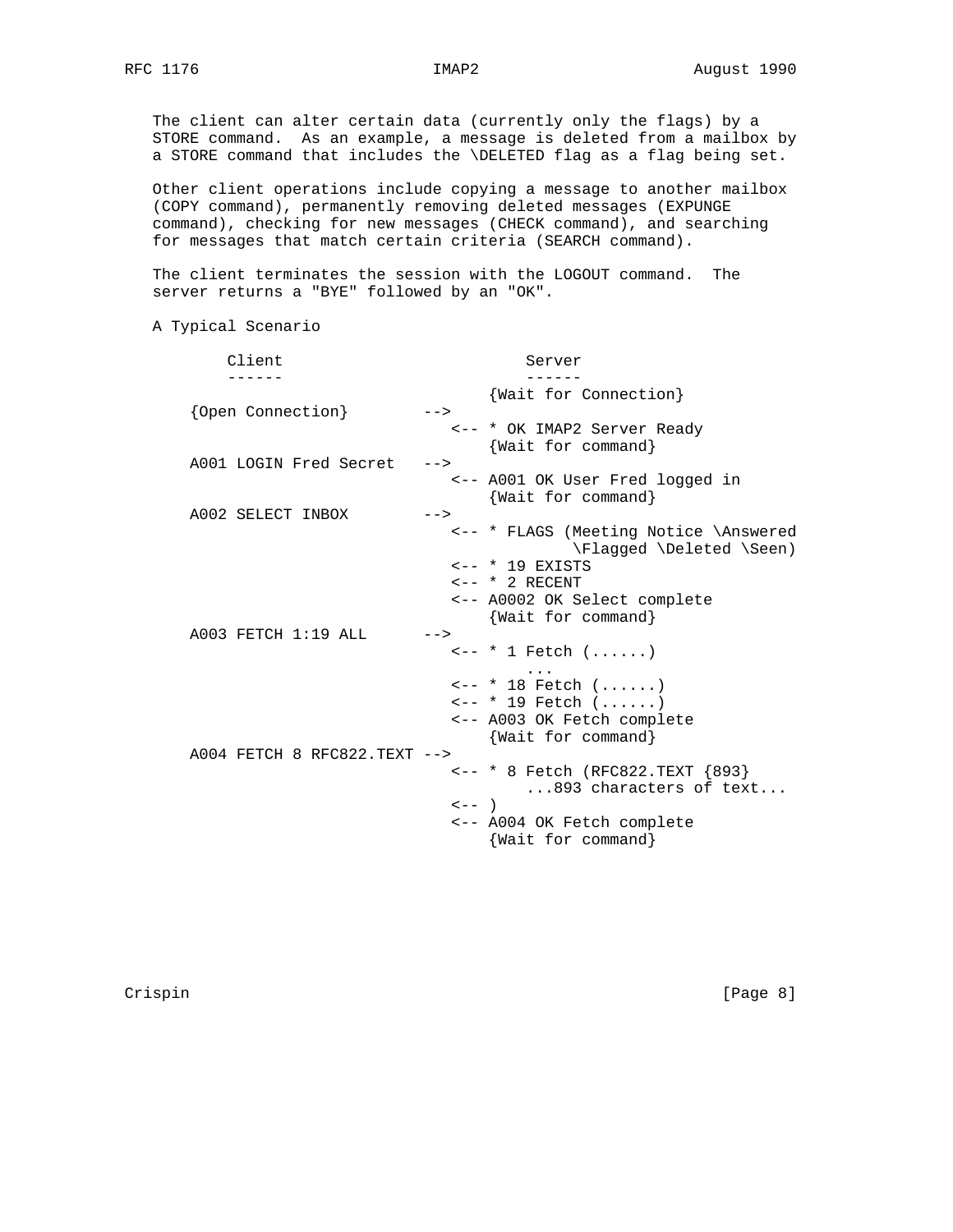A005 STORE 8 +Flags \Deleted --> <-- \* 8 Store (Flags (\Deleted \Seen)) <-- A005 OK Store complete {Wait for command} A006 EXPUNGE --> <-- \* 19 EXISTS <-- \* 8 EXPUNGE  $\leftarrow -$  \* 18 EXISTS <-- A006 Expunge complete {Wait for command} A007 LOGOUT --> <-- \* BYE IMAP2 server quitting <-- A007 OK Logout complete {Close Connection} --><-- {Close connection} {Go back to start}

Conventions

 The following terms are used in a meta-sense in the syntax specification below:

An ASCII-STRING is a sequence of arbitrary ASCII characters.

An ATOM is a sequence of ASCII characters delimited by SP or CRLF.

 A CHARACTER is any ASCII character except """", "{", CR, LF, "%", or  $"\rangle"$ .

 A CRLF is an ASCII carriage-return character followed immediately by an ASCII linefeed character.

 A NUMBER is a sequence of the ASCII characters that represent decimal numerals ("0" through "9"), delimited by SP, CRLF, ",", or ":".

A SP is the ASCII space character.

 A TEXT\_LINE is a human-readable sequence of ASCII characters up to but not including a terminating CRLF.

 A common field in the IMAP2 protocol is a STRING, which may be an ATOM, QUOTED-STRING (a sequence of CHARACTERs inside double-quotes), or a LITERAL. A literal consists of an open brace ("{"), a number, a close brace  $(\nabla \cdot \mathbf{R})^*$ , a CRLF, and then an ASCII-STRING of n characters, where n is the value of the number inside the brace. In general, a string should be represented as an ATOM or QUOTED-STRING if at all possible. The semantics for QUOTED-STRING or LITERAL are checked before those for ATOM; therefore an ATOM used in a STRING may only

Crispin [Page 9]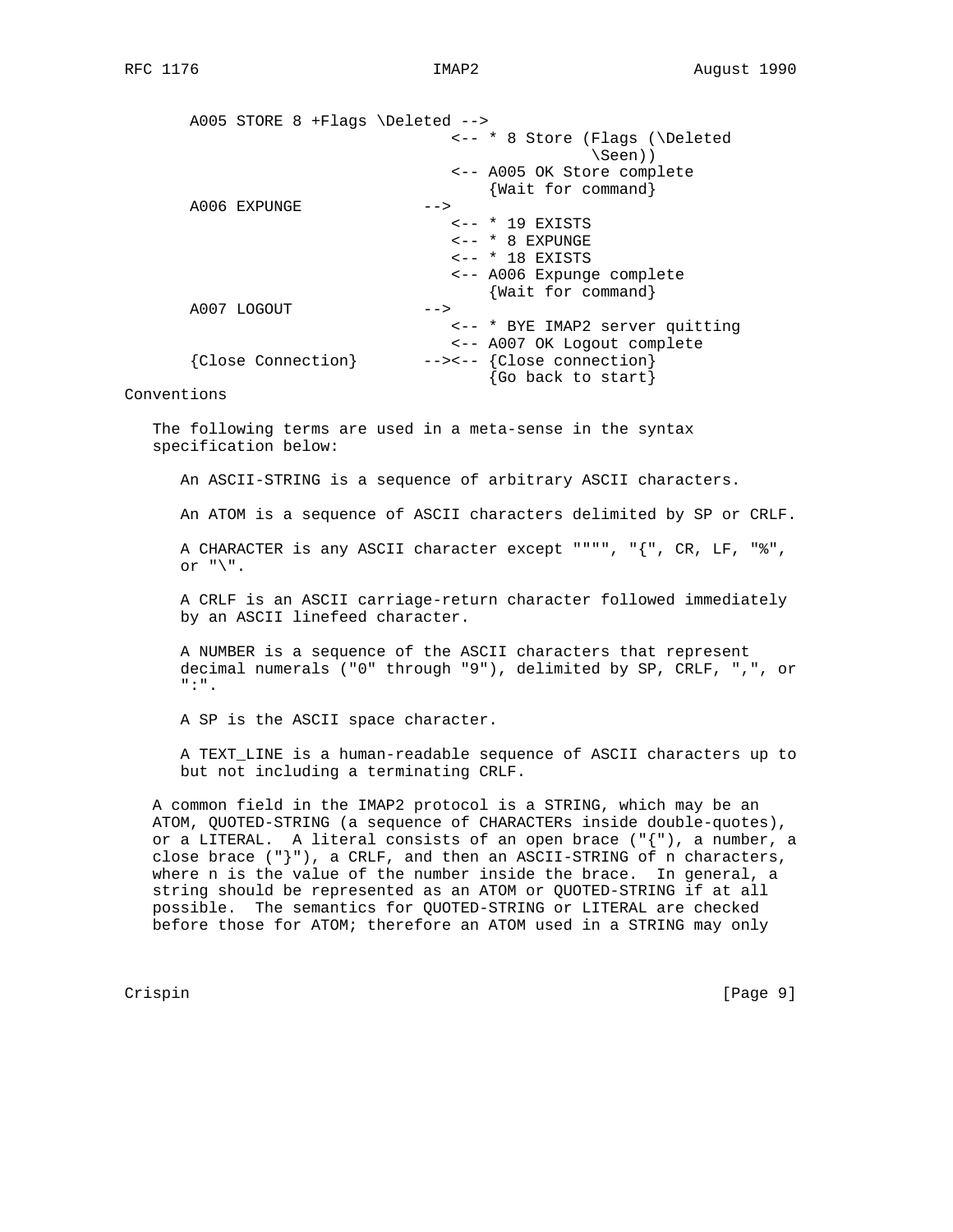contain CHARACTERs. Literals are most often sent from the server to the client; in the rare case of a client to server literal there is a special consideration (see the "+ text" response below).

 Another important field is the SEQUENCE, which identifies a set of messages by consecutive numbers from 1 to n where n is the number of messages in the mailbox. A sequence may consist of a single number, a pair of numbers delimited by colon (equivalent to all numbers between those two numbers), or a list of single numbers or number pairs. For example, the sequence 2,4:7,9,12:15 is equivalent to 2,4,5,6,7,9,12,13,14,15 and identifies all those messages.

Definitions of Commands and Responses

Summary of Commands and Responses

| tag NOOP<br>tag OK text<br>tag LOGIN user password<br>tag NO text<br>tag LOGOUT<br>tag BAD text<br>tag SELECT mailbox<br>tag BBOARD bulletin board<br>* FLAGS flag list<br>tag FIND MAILBOXES pattern<br>* SEARCH sequence<br>* BBOARD string<br>tag FIND BBOARDS pattern<br>* MAILBOX string<br>tag CHECK<br>* BYE text<br>tag EXPUNGE<br>tag COPY sequence mailbox<br>* OK text<br>tag FETCH sequence data<br>* NO text<br>tag STORE sequence data value<br>* BAD text<br>tag SEARCH search program<br>+ text | Commands | Responses             |
|-----------------------------------------------------------------------------------------------------------------------------------------------------------------------------------------------------------------------------------------------------------------------------------------------------------------------------------------------------------------------------------------------------------------------------------------------------------------------------------------------------------------|----------|-----------------------|
|                                                                                                                                                                                                                                                                                                                                                                                                                                                                                                                 |          |                       |
|                                                                                                                                                                                                                                                                                                                                                                                                                                                                                                                 |          |                       |
|                                                                                                                                                                                                                                                                                                                                                                                                                                                                                                                 |          |                       |
|                                                                                                                                                                                                                                                                                                                                                                                                                                                                                                                 |          |                       |
|                                                                                                                                                                                                                                                                                                                                                                                                                                                                                                                 |          | * number message_data |
|                                                                                                                                                                                                                                                                                                                                                                                                                                                                                                                 |          |                       |
|                                                                                                                                                                                                                                                                                                                                                                                                                                                                                                                 |          |                       |
|                                                                                                                                                                                                                                                                                                                                                                                                                                                                                                                 |          |                       |
|                                                                                                                                                                                                                                                                                                                                                                                                                                                                                                                 |          |                       |
|                                                                                                                                                                                                                                                                                                                                                                                                                                                                                                                 |          |                       |
|                                                                                                                                                                                                                                                                                                                                                                                                                                                                                                                 |          |                       |
|                                                                                                                                                                                                                                                                                                                                                                                                                                                                                                                 |          |                       |
|                                                                                                                                                                                                                                                                                                                                                                                                                                                                                                                 |          |                       |
|                                                                                                                                                                                                                                                                                                                                                                                                                                                                                                                 |          |                       |

### Commands

tag NOOP

 The NOOP command returns an OK to the client. By itself, it does nothing, but certain things may happen as side effects. For example, server implementations that implicitly check the mailbox for new mail may do so as a result of this command. The primary use of this command is to for the client to see if the server is still alive (and notify the server that the client is still alive, for those servers that have inactivity autologout timers).

#### tag LOGIN user password

 The LOGIN command identifies the user to the server and carries the password authenticating this user. This information is used

Crispin [Page 10]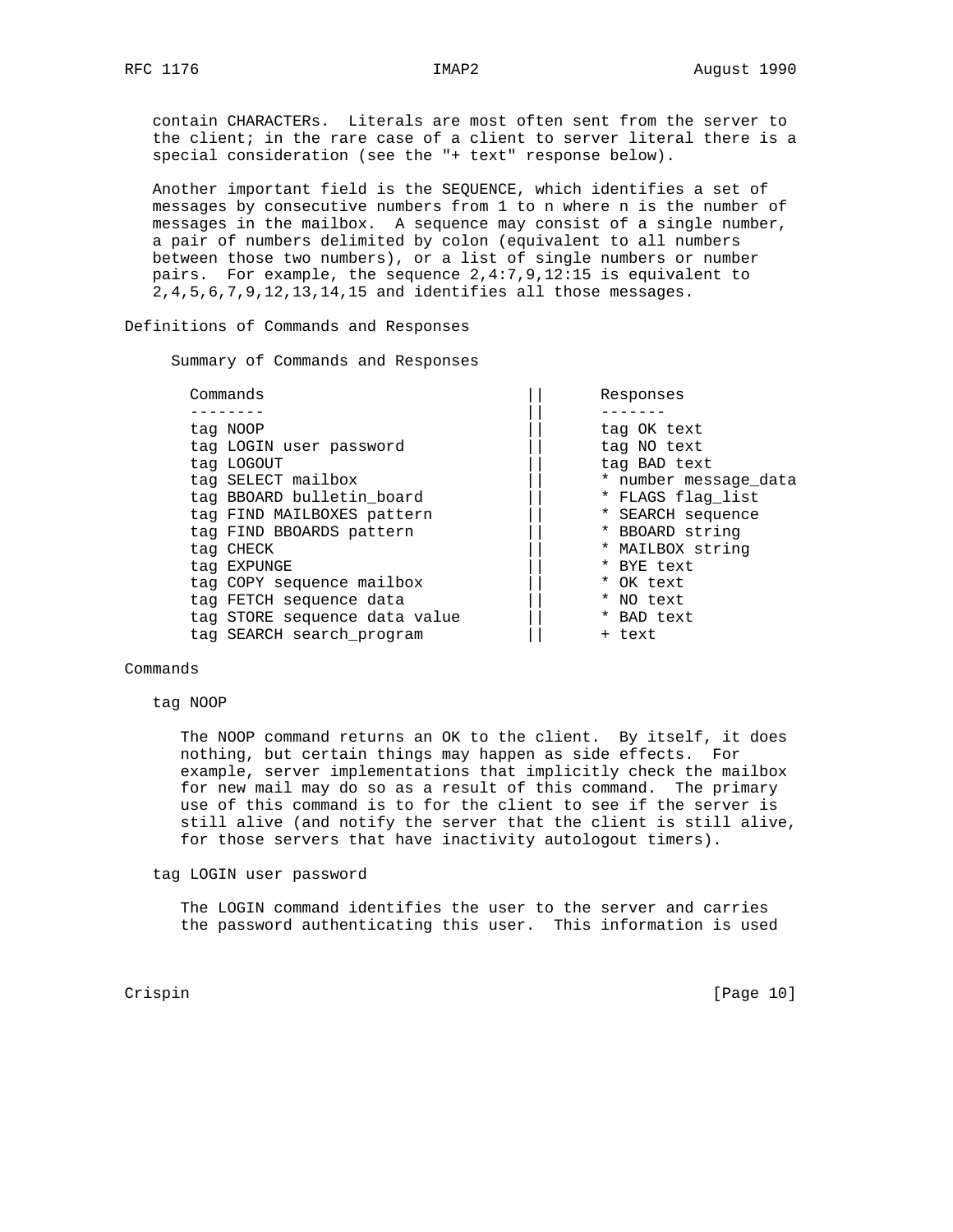by the server to control access to the mailboxes.

 EXAMPLE: A001 LOGIN SMITH SESAME logs in as user SMITH with password SESAME.

tag LOGOUT

 The LOGOUT command informs the server that the client is done with the session. The server should send an unsolicited BYE response before the (tagged) OK response, and then close the network connection.

tag SELECT mailbox

 The SELECT command selects a particular mailbox. The server must check that the user is permitted read access to this mailbox. Before returning an OK to the client, the server must send the following unsolicited data to the client:

FLAGS mailbox's defined flags

 <n> EXISTS the number of messages in the mailbox <n> RECENT the number of new messages in the mailbox in order to define the initial state of the mailbox at the client.

 Multiple SELECT commands are permitted in a session, in which case the previous mailbox is automatically deselected when a new SELECT is made.

 The default mailbox for the SELECT command is INBOX, which is a special name reserved to mean "the primary mailbox for this user on this server". The format of other mailbox names is operating system dependent (as of this writing, it reflects the filename path of the mailbox file on the current servers).

 It is customary, although not required, for the text of an OK response to the SELECT command to begin with either "[READ-ONLY]" or "[READ-WRITE]" to show the mailbox's access status.

 EXAMPLE: A002 SELECT INBOX selects the default mailbox.

# tag BBOARD bulletin\_board

 The BBOARD command is equivalent to SELECT, and returns the same output. However, it differs from SELECT in that its argument is a shared mailbox (bulletin board) name instead of an ordinary mailbox. The format of a bulletin name is implementation specific, although it is strongly encouraged to use something that resembles a name in a generic sense and not a file or mailbox name

Crispin [Page 11]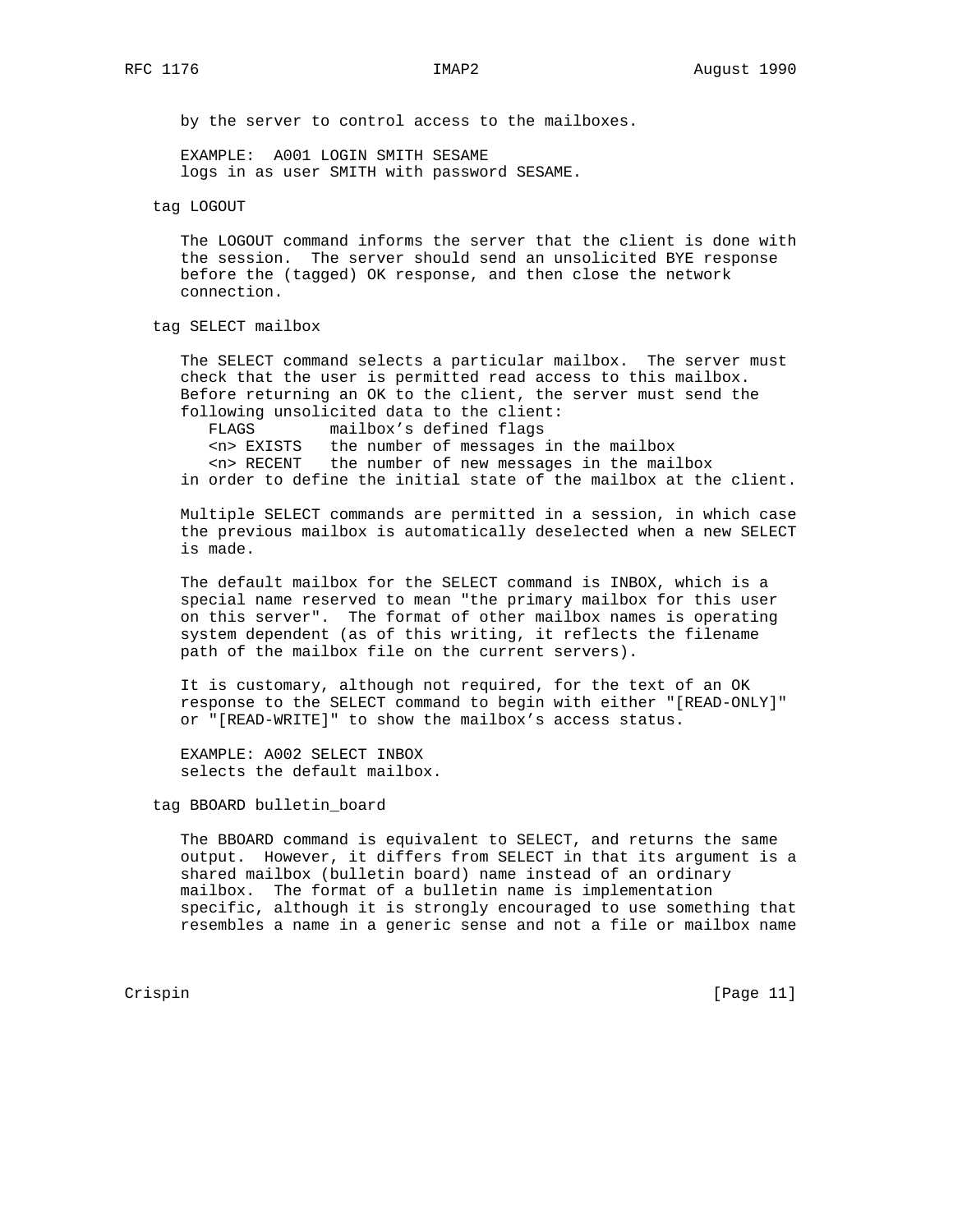on the particular system. There is no requirement that a bulletin board name be a mailbox name or a file name (in particular, Unix netnews has a completely different namespace from mailbox or file names).

Support for BBOARD is optional.

tag FIND MAILBOXES pattern

 The FIND MAILBOXES command accepts as an argument a pattern (including wildcards) that specifies some set of mailbox names that are usable by the SELECT command. The format of mailboxes is implementation dependent. The special mailbox name INBOX is not included in the output.

 Two wildcard characters are defined; "\*" specifies any number (including zero) characters may match at this position and "%" specifies a single character may match at this position. For example, FOO\*BAR will match FOOBAR, FOOD.ON.THE.BAR and FOO.BAR, whereas FOO%BAR will match only FOO.BAR. "\*" will match all mailboxes.

 The FIND MAILBOXES command will return some set of unsolicited MAILBOX replies that have as their value a single mailbox name.

 EXAMPLE: A002 FIND MAILBOXES \* \* MAILBOX FOOBAR \* MAILBOX GENERAL A002 FIND completed

 Although the use of explicit file or path names for mailboxes is discouraged by this standard, it may be unavoidable. It is important that the value returned in the MAILBOX unsolicited reply be usable in the SELECT command without remembering any path specification that may have been used in the FIND MAILBOXES pattern.

 Support for FIND MAILBOXES is optional. If a client's attempt returns BAD as a response then the client can make no assumptions about what mailboxes exist on the server other than INBOX.

tag FIND BBOARDS pattern

 The FIND BBOARDS command accepts as an argument a pattern that specifies some set of bulletin board names that are usable by the BBOARD command. Wildcards are permitted as in FIND MAILBOXES.

The FIND BBOARDS command will return some set of unsolicited

Crispin [Page 12]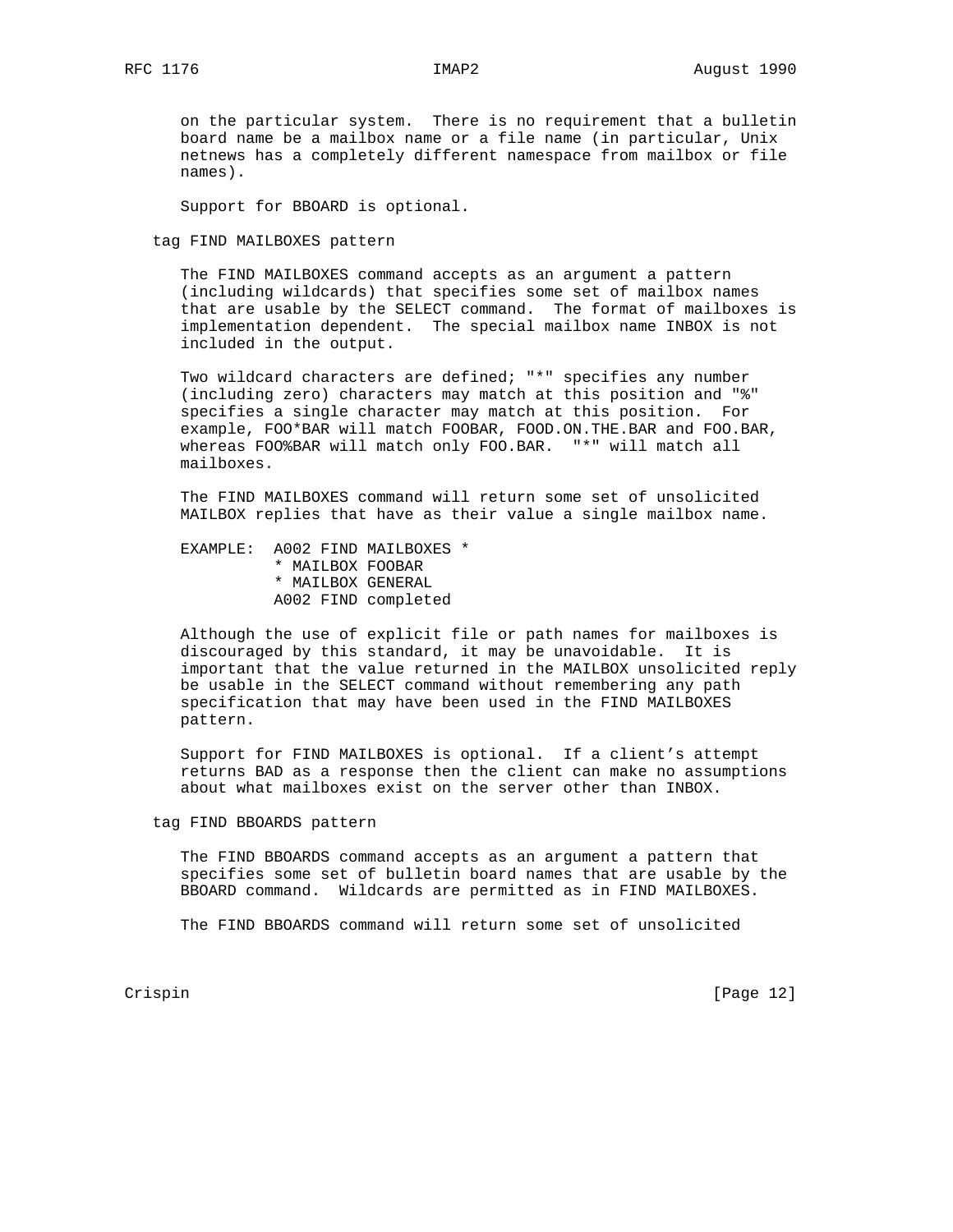BBOARD replies that have as their value a single bulletin board name.

 EXAMPLE: A002 FIND BBOARDS \* \* BBOARD FOOBAR \* BBOARD GENERAL A002 FIND completed

 Support for FIND BBOARDS is optional. If a client's attempt returns BAD as a response then the client can make no assumptions about what bulletin boards exist on the server, or that they exist at all.

# tag CHECK

 The CHECK command forces a check for new messages and a rescan of the mailbox for internal change for those implementations that allow multiple simultaneous read/write access to the same mailbox. It is recommend that periodic implicit checks for new mail be done by servers as well. The server should send unsolicited EXISTS and RECENT responses with the current status before returning an OK to the client.

# tag EXPUNGE

 The EXPUNGE command permanently removes all messages with the \DELETED flag set in its flags from the mailbox. Before returning an OK to the client, for each message that is removed, an unsolicited EXPUNGE response is sent. The message number for each successive message in the mailbox is immediately decremented by  $1$ ; this means that if the last 5 messages in a 9-message mail file are expunged you will receive 5 unsolicited EXPUNGE responses for message 5. To ensure mailbox integrity and server/client synchronization, it is recommended that the server do an implicit check before commencing the expunge and again when the expunge is completed. Furthermore, if the server allows multiple simultaneous access to the same mail file the server must lock the mail file for exclusive access while an expunge is taking place.

 EXPUNGE is not allowed if the user does not have write access to this mailbox.

#### tag COPY sequence mailbox

 The COPY command copies the specified message(s) to the specified destination mailbox. If the destination mailbox does not exist, the server should create it. Before returning an OK to the client, the server should return an unsolicited <n> COPY response

Crispin [Page 13]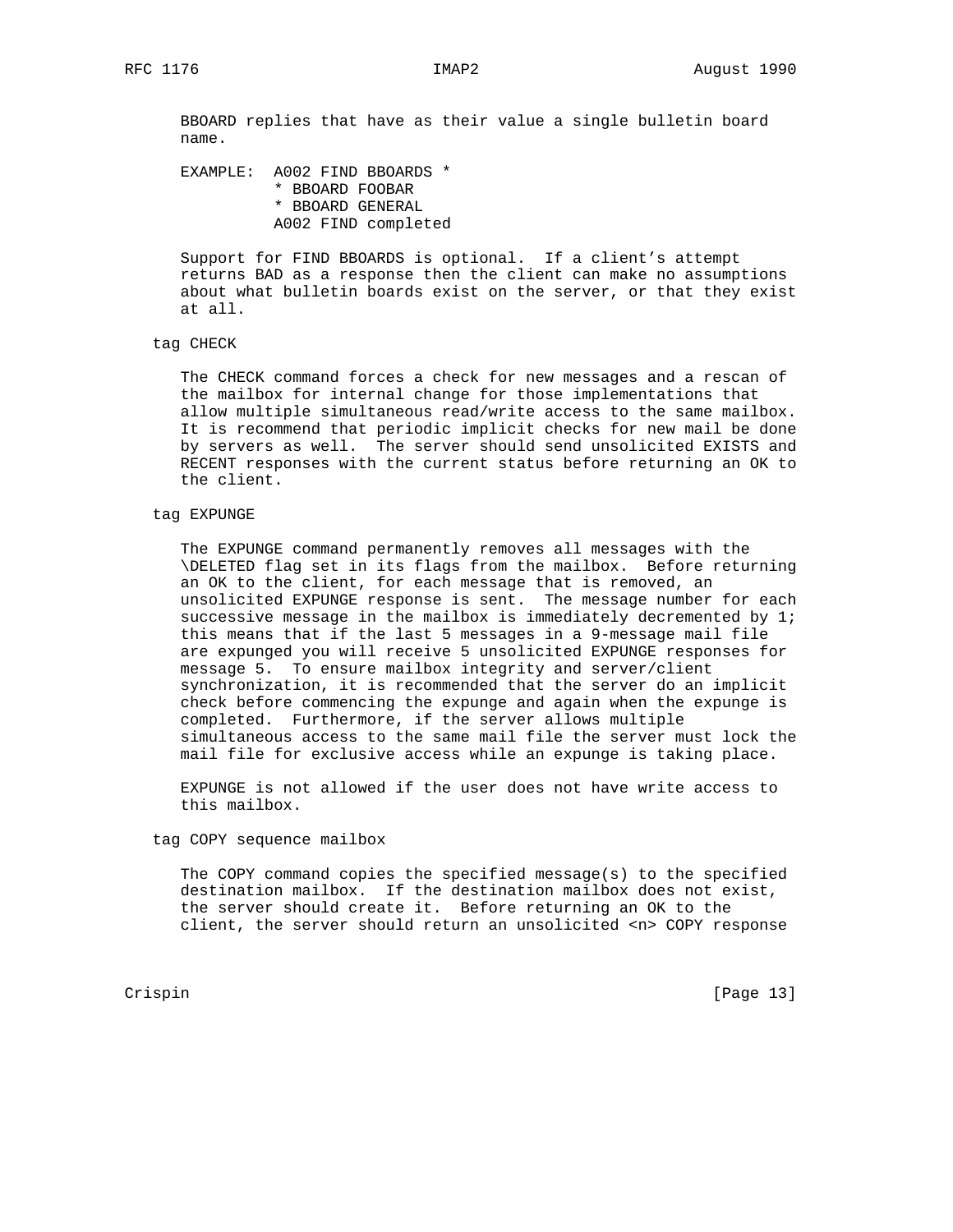for each message copied. A copy should set the \SEEN flag for all messages that were successfully copied (provided, of course, that the user has write access to this mailbox).

 EXAMPLE: A003 COPY 2:4 MEETING copies messages 2, 3, and 4 to mailbox "MEETING".

 COPY is not allowed if the user does not have write access to the destination mailbox.

tag FETCH sequence data

 The FETCH command retrieves data associated with a message in the mailbox. The data items to be fetched may be either a single atom or an S-expression list. The currently defined data items that can be fetched are:

- ALL Macro equivalent to: (FLAGS INTERNALDATE RFC822.SIZE ENVELOPE)
- ENVELOPE The envelope of the message. The envelope is computed by the server by parsing the RFC 822 header into the component parts, defaulting various fields as necessary.
- FAST Macro equivalent to: (FLAGS INTERNALDATE RFC822.SIZE)
- FLAGS The flags that are set for this message. This may include the following system flags:

| <b>\RECENT</b>  | Message arrived since the<br>previous time this mailbox<br>was read |
|-----------------|---------------------------------------------------------------------|
| \SEEN           | Message has been read                                               |
| \ANSWERED       | Message has been answered                                           |
| \FLAGGED        | Message is "flagged" for<br>urgent/special attention                |
| <b>NDELETED</b> | Message is "deleted" for<br>removal by later EXPUNGE                |
|                 |                                                                     |

 INTERNALDATE The date and time the message was written to the mailbox.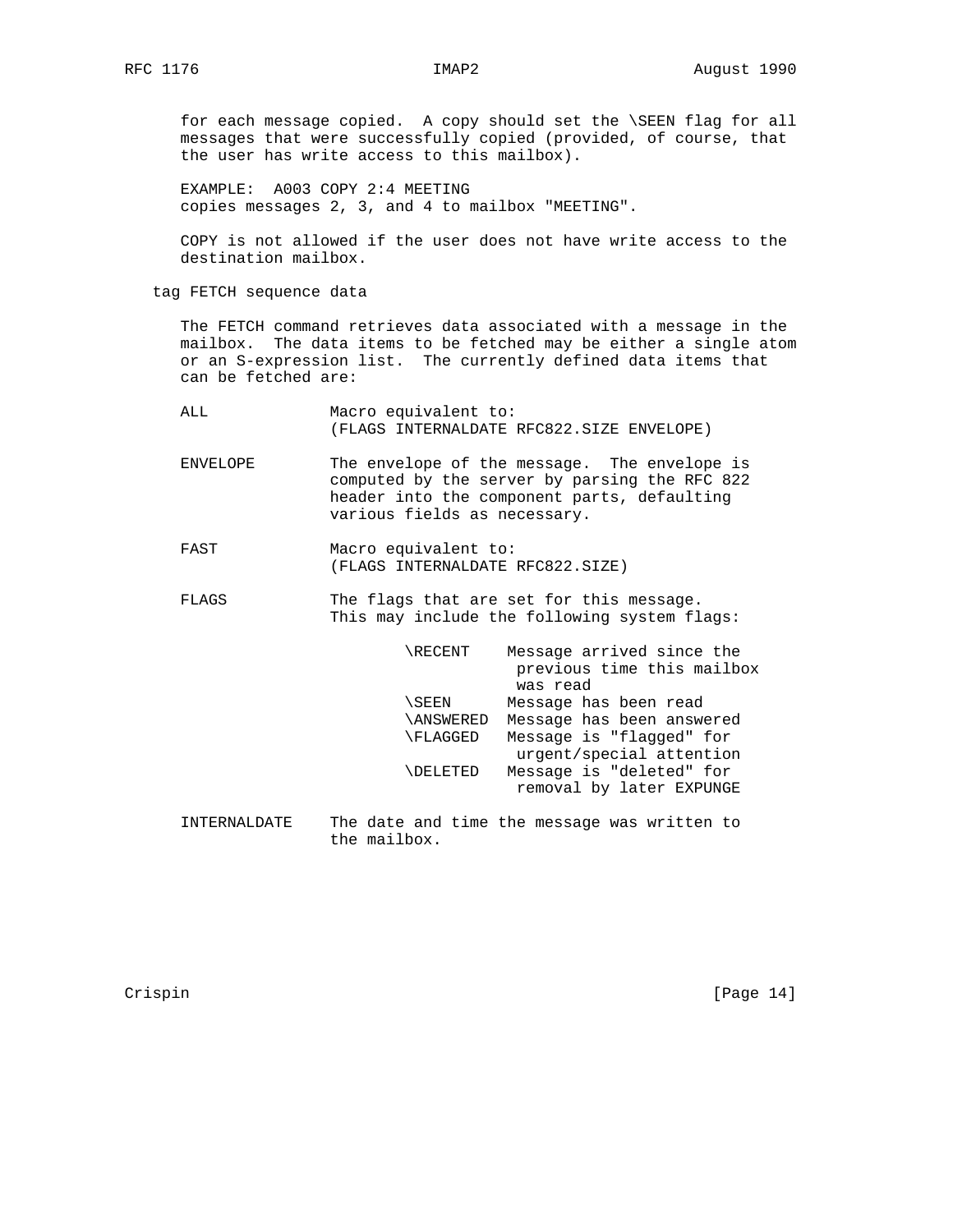- RFC822 The message in RFC 822 format. The \SEEN flag is implicitly set; if this causes the flags to change they should be included as part of the fetch results. This is the concatenation of RFC822.HEADER and RFC822.TEXT.
- RFC822.HEADER The "raw" RFC 822 format header of the message as stored on the server.
- RFC822.SIZE The number of characters in the message as expressed in RFC 822 format.
- RFC822.TEXT The text body of the message, omitting the RFC 822 header. The \SEEN flag is implicitly set as with RFC822 above.

### EXAMPLES:

- A003 FETCH 2:4 ALL fetches the flags, internal date, RFC 822 size, and envelope for messages 2, 3, and 4.
- A004 FETCH 3 RFC822 fetches the RFC 822 representation for message 3.
- A005 FETCH 4 (FLAGS RFC822.HEADER) fetches the flags and RFC 822 format header for message 4.

 Note: An attempt to FETCH already-transmitted data may have no result. See the Implementation Discussion below.

tag STORE sequence data value

 The STORE command alters data associated with a message in the mailbox. The currently defined data items that can be stored are:

- FLAGS Replace the flags for the message with the argument (in flag list format).
- +FLAGS Add the flags in the argument to the message's flag list.
- -FLAGS Remove the flags in the argument from the message's flag list.

 STORE is not allowed if the user does not have write access to this mailbox.

Crispin [Page 15]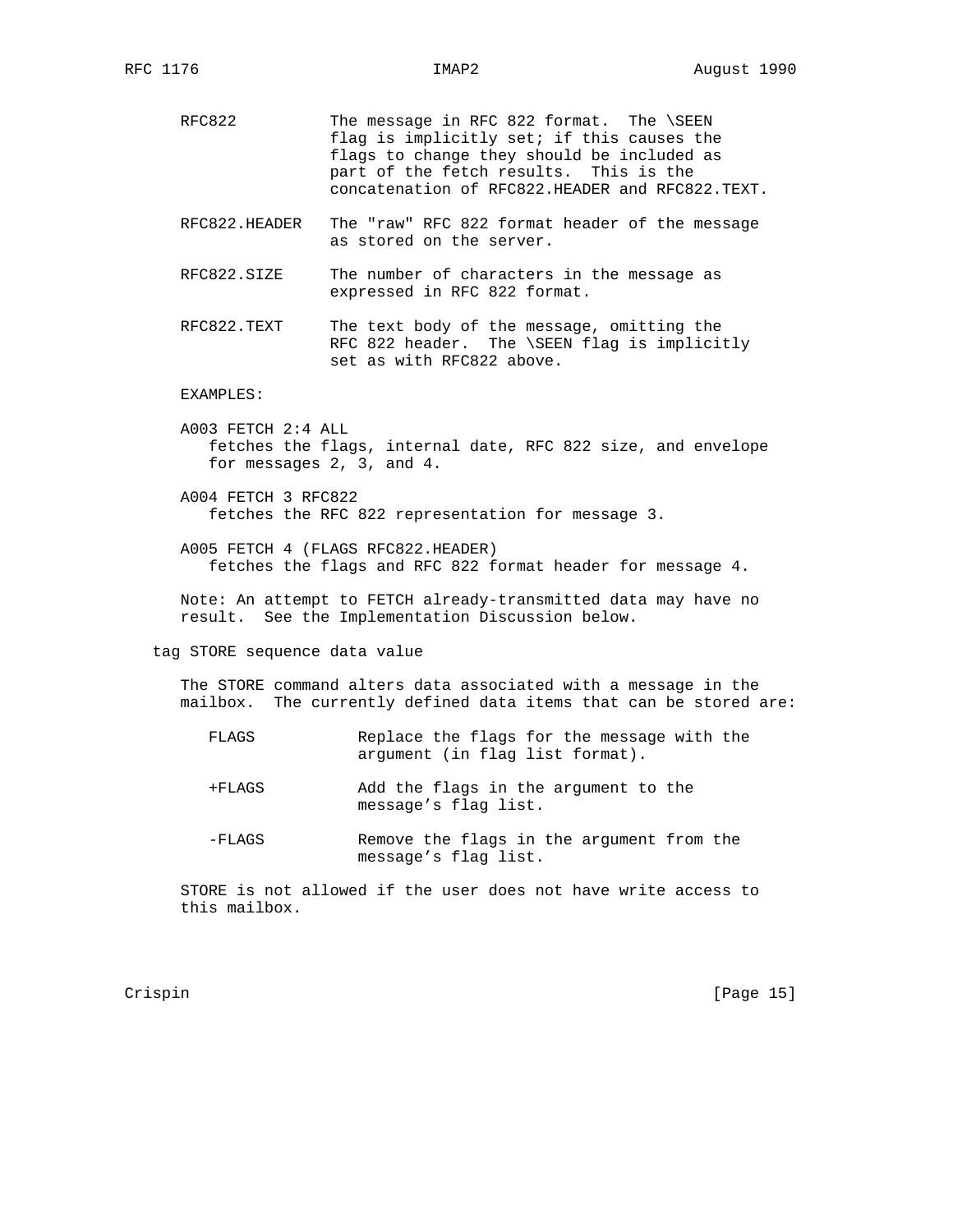EXAMPLE: A003 STORE 2:4 +FLAGS (\DELETED) marks messages 2, 3, and 4 for deletion.

# tag SEARCH search\_criteria

 The SEARCH command searches the mailbox for messages that match the given set of criteria. The unsolicited SEARCH <1#number> response from the server is a list of messages that express the intersection (AND function) of all the messages which match that criteria. For example,

 A003 SEARCH DELETED FROM "SMITH" SINCE 1-OCT-87 returns the message numbers for all deleted messages from Smith that were placed in the mail file since October 1, 1987.

 In all search criteria which use strings, a message matches the criteria if the string is a case-independent substring of that field. The currently defined criteria are:

 ALL All messages in the mailbox; the default initial criterion for ANDing.

ANSWERED Messages with the \ANSWERED flag set.

- BCC string Messages which contain the specified string in the envelope's BCC field.
- BEFORE date Messages whose internal date is earlier than the specified date.
- BODY string Messages which contain the specified string in the body of the message.
- CC string Messages which contain the specified string in the envelope's CC field.
- DELETED Messages with the \DELETED flag set.
- FLAGGED Messages with the \FLAGGED flag set.
- FROM string Messages which contain the specified string in the envelope's FROM field.
- KEYWORD flag Messages with the specified flag set.
- NEW Messages which have the \RECENT flag set but not the \SEEN flag. This is functionally equivalent to "RECENT UNSEEN".

Crispin [Page 16]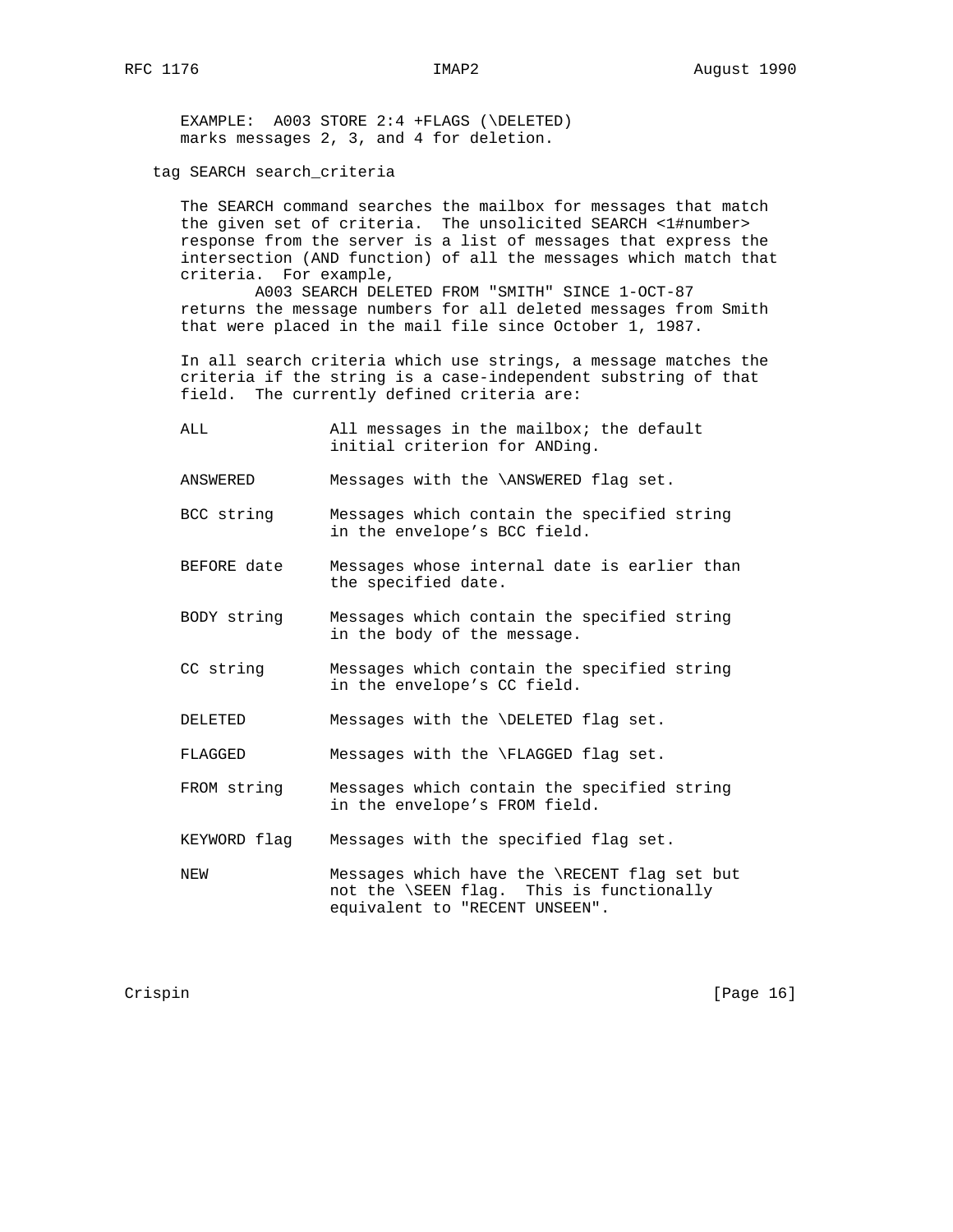- OLD Messages which do not have the \RECENT flag set.
- ON date Messages whose internal date is the same as the specified date.

RECENT Messages which have the \RECENT flag set.

SEEN Messages which have the \SEEN flag set.

- SINCE date Messages whose internal date is later than the specified date.
- SUBJECT string Messages which contain the specified string in the envelope's SUBJECT field.
- TEXT string Messages which contain the specified string.
- TO string Messages which contain the specified string in the envelope's TO field.
- UNANSWERED Messages which do not have the \ANSWERED flag set.
- UNDELETED Messages which do not have the \DELETED flag set.
- UNFLAGGED Messages which do not have the \FLAGGED flag set.
- UNKEYWORD flag Messages which do not have the specified flag set.
- UNSEEN Messages which do not have the \SEEN flag set.

Crispin [Page 17]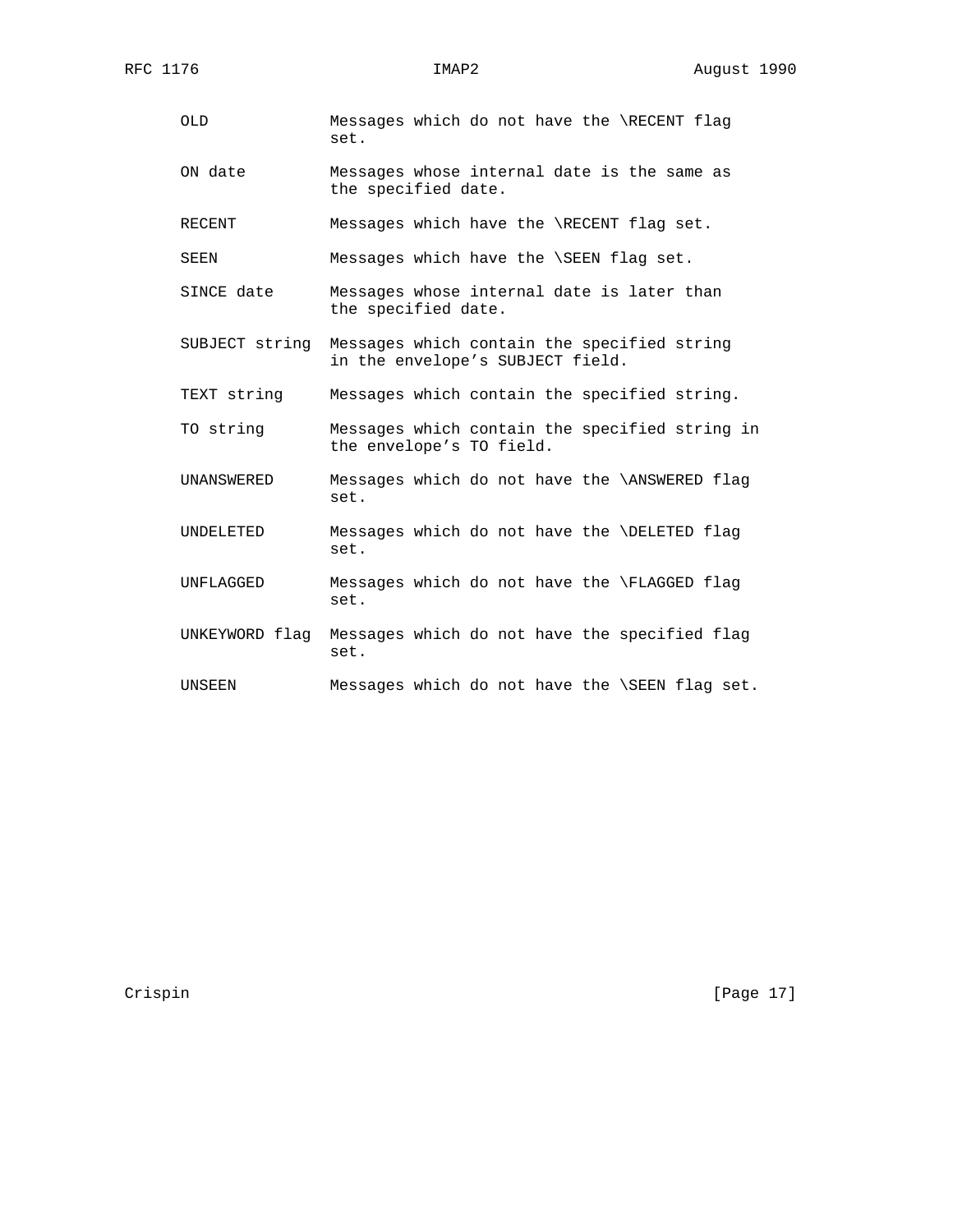#### Responses

tag OK text

 This response identifies successful completion of the command with that tag. The text is a line of human-readable text that may be useful in a protocol telemetry log for debugging purposes.

tag NO text

 This response identifies unsuccessful completion of the command with that tag. The text is a line of human-readable text that probably should be displayed to the user in an error report by the client.

tag BAD text

 This response identifies faulty protocol received from the client; The text is a line of human-readable text that should be recorded in any telemetry as part of a bug report to the maintainer of the client.

\* number message\_data

 This response occurs as a result of several different commands. The message\_data is one of the following:

- EXISTS The specified number of messages exists in the mailbox.
- RECENT The specified number of messages have arrived since the previous time this mailbox was read.
- EXPUNGE The specified message number has been permanently removed from the mailbox, and the next message in the mailbox (if any) becomes that message number.
- STORE data

Obsolete and functionally equivalent to FETCH.

FETCH data

 This is the principle means by which data about a message is returned to the client. The data is in a Lisp-like S-expression property list form. The current properties are:

 ENVELOPE An S-expression format list that describes the envelope of a message. The envelope is computed by the server by parsing the RFC 822 header into

Crispin [Page 18]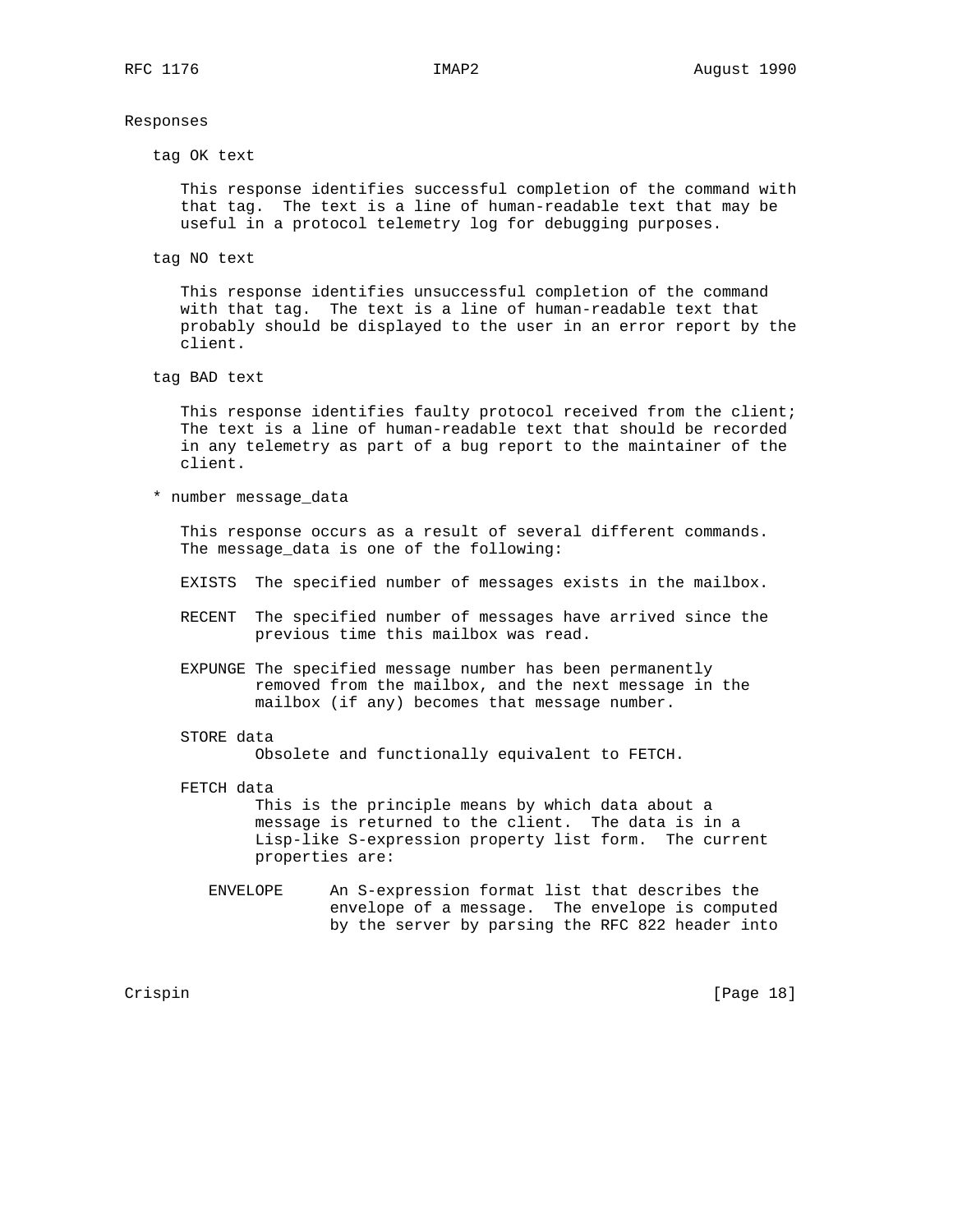the component parts, defaulting various fields as necessary.

 The fields of the envelope are in the following order: date, subject, from, sender, reply-to, to, cc, bcc, in-reply-to, and message-id. The date, subject, in-reply-to, and message-id fields are strings. The from, sender, reply-to, to, cc, and bcc fields are lists of addresses.

 An address is an S-expression format list that describes an electronic mail address. The fields of an address are in the following order: personal name, source-route (a.k.a. the at-domain-list in SMTP), mailbox name, and host name.

 Any field of an envelope or address that is not applicable is presented as the atom NIL. Note that the server must default the reply-to and sender fields from the from field; a client is not expected to know to do this.

 FLAGS An S-expression format list of flags that are set for this message. This may include the following system flags:

| <b>RECENT</b>   | Message arrived since the<br>previous time this mailbox |
|-----------------|---------------------------------------------------------|
|                 | was read                                                |
| \SEEN           | Message has been read                                   |
| <b>ANSWERED</b> | Message has been answered                               |
| \FLAGGED        | Message is "flagged" for                                |
|                 | urgent/special attention                                |
| <b>NDELETED</b> | Message is "deleted" for                                |
|                 | removal by later EXPUNGE                                |

- INTERNALDATE A string containing the date and time the message was written to the mailbox.
- RFC822 A string expressing the message in RFC 822 format.
- RFC822.HEADER A string expressing the RFC 822 format header of the message
- RFC822.SIZE A number indicating the number of characters in the message as expressed

Crispin [Page 19]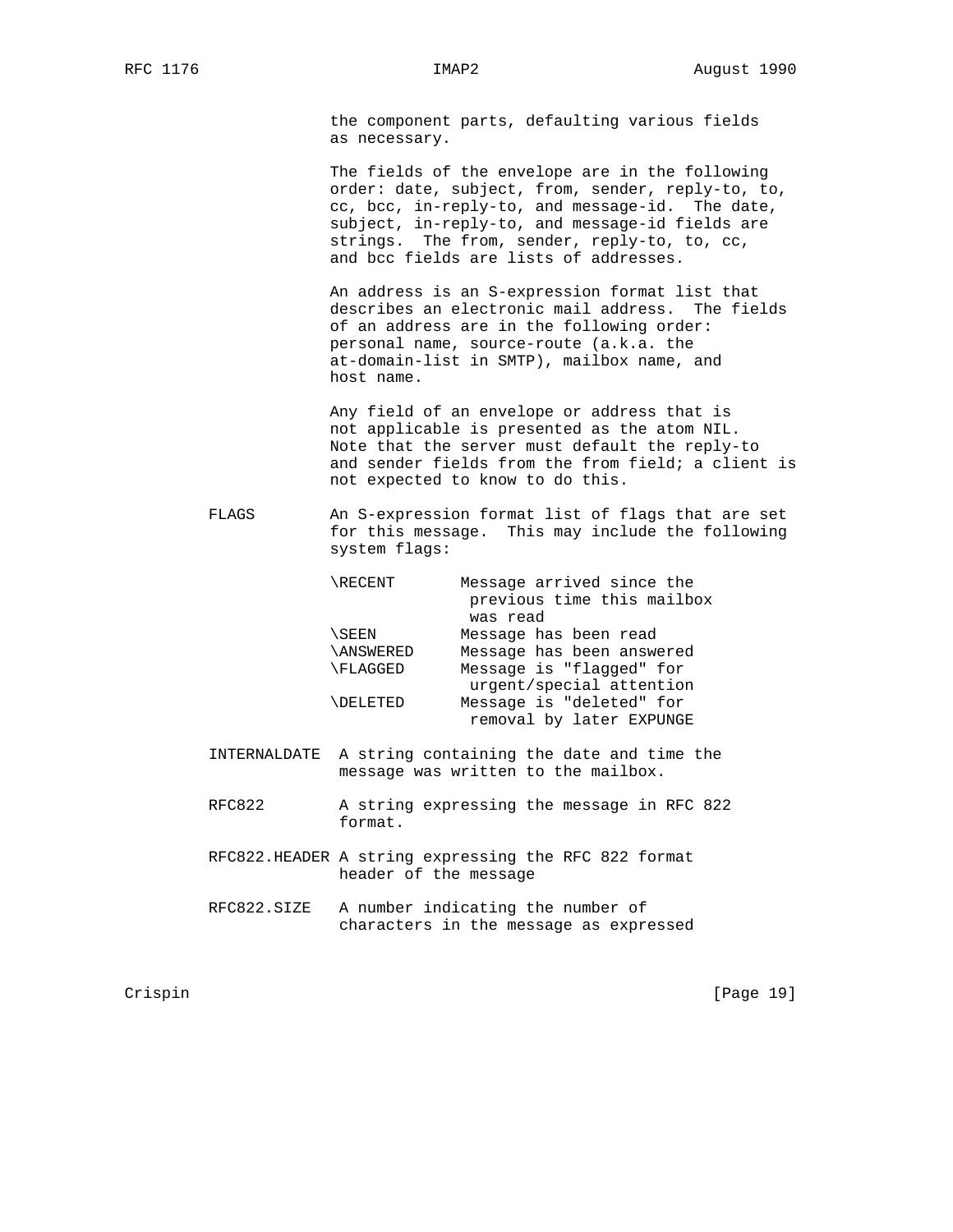in RFC 822 format.

 RFC822.TEXT A string expressing the text body of the message, omitting the RFC 822 header.

\* FLAGS flag\_list

 This response occurs as a result of a SELECT command. The flag list are the list of flags (at a minimum, the system-defined flags) that are applicable for this mailbox. Flags other than the system flags are a function of the server implementation.

\* SEARCH number(s)

 This response occurs as a result of a SEARCH command. The number(s) refer to those messages that match the search criteria. Each number is delimited by a space, e.g., "SEARCH 2 3 6".

\* BBOARD string

 This response occurs as a result of a FIND BBOARDS command. The string is a bulletin board name that matches the pattern in the command.

\* MAILBOX string

 This response occurs as a result of a FIND MAILBOXES command. The string is a mailbox name that matches the pattern in the command.

\* BYE text

 This response identifies that the server is about to close the connection. The text is a line of human-readable text that should be displayed to the user in a status report by the client. This may be sent as part of a normal logout sequence, or as a panic shutdown announcement by the server. It is also used by some servers as an announcement of an inactivity autologout.

\* OK text

 This response identifies normal operation on the server. No special action by the client is called for, however, the text should be displayed to the user in some fashion. This is currently only used by servers at startup as a greeting message to show they are ready to accept the first command.

Crispin [Page 20]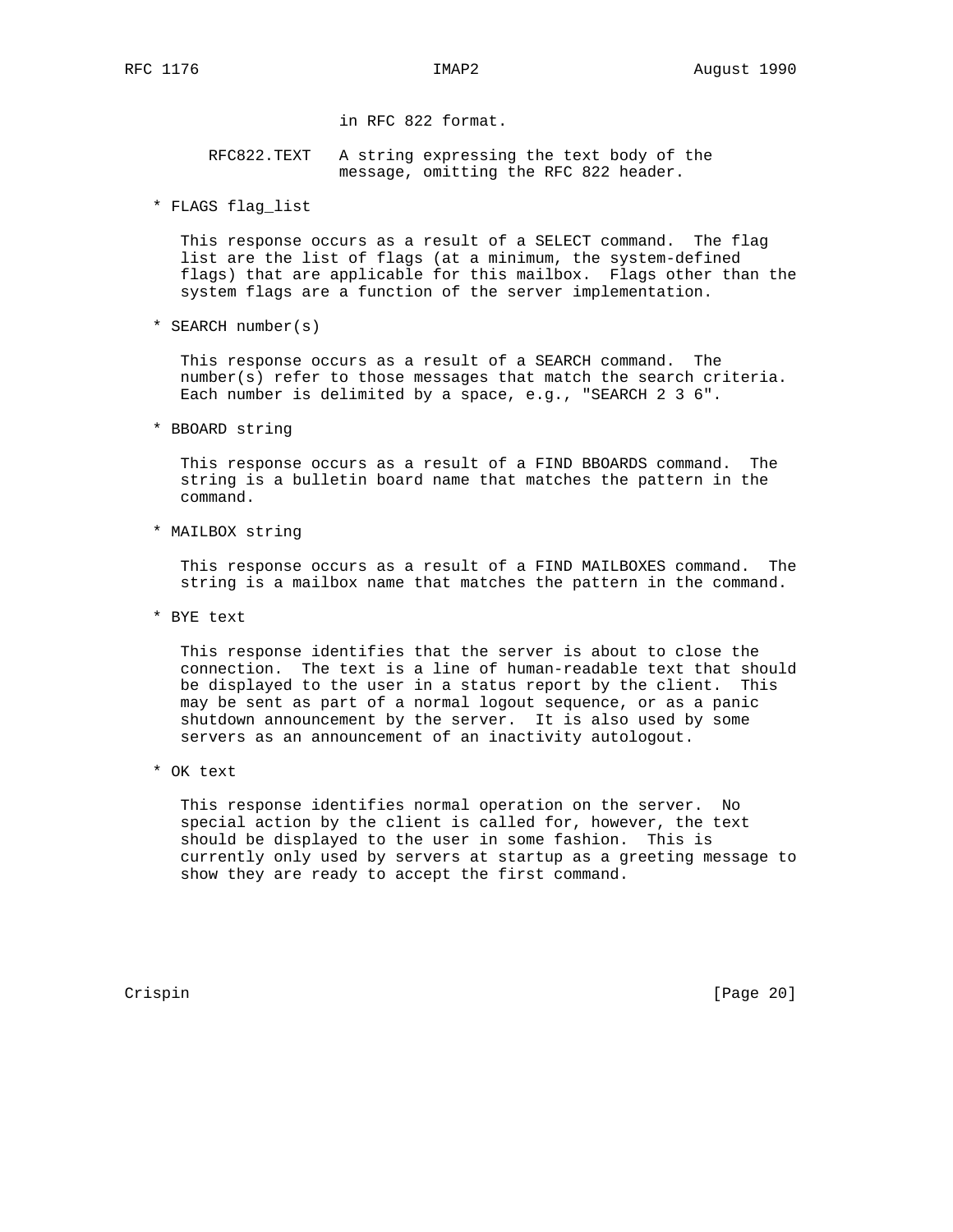\* NO text

 This response identifies a warning from the server that does not affect the overall results of any particular request. The text is a line of human-readable text that should be presented to the user as a warning of improper operation.

\* BAD text

This response identifies a serious error at the server; it may also indicate faulty protocol from the client in which a tag could not be parsed. The text is a line of human-readable text that should be presented to the user as a serious or possibly fatal error. It should also be recorded in any telemetry as part of a bug report to the maintainer of the client and server.

+ text

 This response identifies that the server is ready to accept the text of a literal from the client. Normally, a command from the client is a single text line. If the server detects an error in the command, it can simply discard the remainder of the line. It cannot do this for commands that contain literals, since a literal can be an arbitrarily long amount of text, and the server may not even be expecting a literal. This mechanism is provided so the client knows not to send a literal until the server expects it, preserving client/server synchronization.

 In practice, this condition is rarely encountered. In the current protocol, the only client command likely to contain a literal is the LOGIN command. Consider a server that validates the user before checking the password. If the password contains "funny" characters and hence is sent as a literal, then if the user is invalid an error would occur before the password is parsed.

 No such synchronization protection is provided for literals sent from the server to the client, for performance reasons. Any synchronization problems in this direction would be caused by a bug in the client or server.

Crispin [Page 21]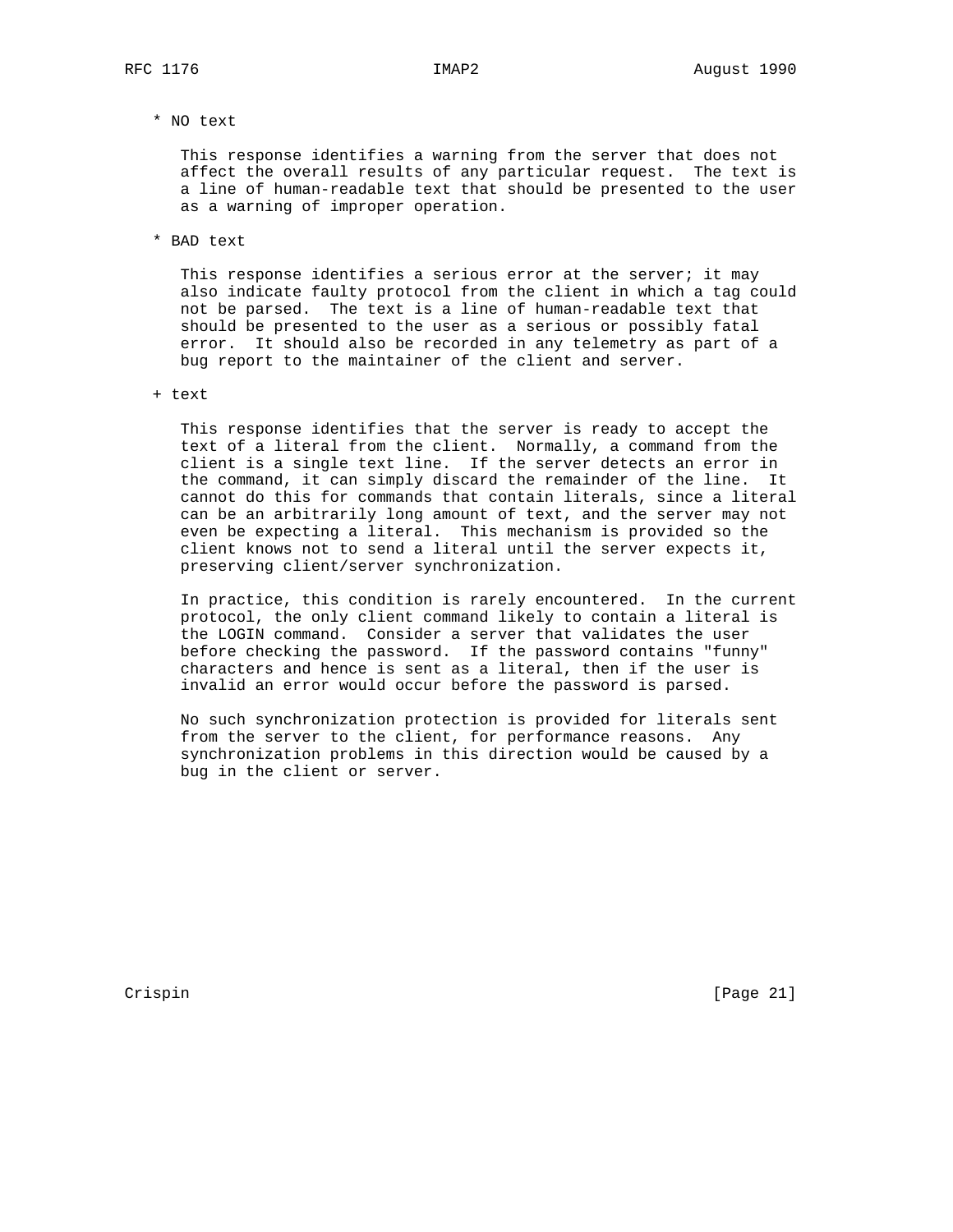Sample IMAP2 session

 The following is a transcript of an IMAP2 session. Server output is identified by "S:" and client output by "U:". In cases where lines are too long to fit within the boundaries of this document, the line is continued on the next line.

 S: \* OK SUMEX-AIM.Stanford.EDU Interim Mail Access Protocol II Service 6.1(349) at Thu, 9 Jun 88 14:58:30 PDT U: a001 login crispin secret S: a002 OK User CRISPIN logged in at Thu, 9 Jun 88 14:58:42 PDT, job 76 U: a002 select inbox S: \* FLAGS (Bugs SF Party Skating Meeting Flames Request AI Question Note \XXXX \YYYY \Answered \Flagged \Deleted \Seen) S: \* 16 EXISTS S: \* 0 RECENT S: a002 OK Select complete U: a003 fetch 16 all S: \* 16 Fetch (Flags (\Seen) InternalDate " 9-Jun-88 12:55:44 PDT" RFC822.Size 637 Envelope ("Sat, 4 Jun 88 13:27:11 PDT" "INFO-MAC Mail Message" (("Larry Fagan" NIL "FAGAN" "SUMEX-AIM.Stanford.EDU")) (("Larry Fagan" NIL "FAGAN" "SUMEX-AIM.Stanford.EDU")) (("Larry Fagan" NIL "FAGAN" "SUMEX-AIM.Stanford.EDU")) ((NIL NIL "rindflEISCH" "SUMEX-AIM.Stanford.EDU")) NIL NIL NIL "<12403828905.13.FAGAN@SUMEX-AIM.Stanford.EDU>")) S: a003 OK Fetch completed U: a004 fetch 16 rfc822 S: \* 16 Fetch (RFC822 {637} S: Mail-From: RINDFLEISCH created at 9-Jun-88 12:55:43 S: Mail-From: FAGAN created at 4-Jun-88 13:27:12 S: Date: Sat, 4 Jun 88 13:27:11 PDT S: From: Larry Fagan <FAGAN@SUMEX-AIM.Stanford.EDU> S: To: rindflEISCH@SUMEX-AIM.Stanford.EDU S: Subject: INFO-MAC Mail Message S: Message-ID: <12403828905.13.FAGAN@SUMEX-AIM.Stanford.EDU><br>S: ReSent-Date: Thu, 9 Jun 88 12:55:43 PDT ReSent-Date: Thu, 9 Jun 88 12:55:43 PDT S: ReSent-From: TC Rindfleisch <Rindfleisch@SUMEX-AIM.Stanford.EDU> S: ReSent-To: Yeager@SUMEX-AIM.Stanford.EDU, Crispin@SUMEX-AIM.Stanford.EDU S: ReSent-Message-ID: <12405133897.80.RINDFLEISCH@SUMEX-AIM.Stanford.EDU>  $S:$  S: The file is <info-mac>usenetv4-55.arc ... S: Larry  $S:$  ------- $S:$  ) S: a004 OK Fetch completed

Crispin [Page 22]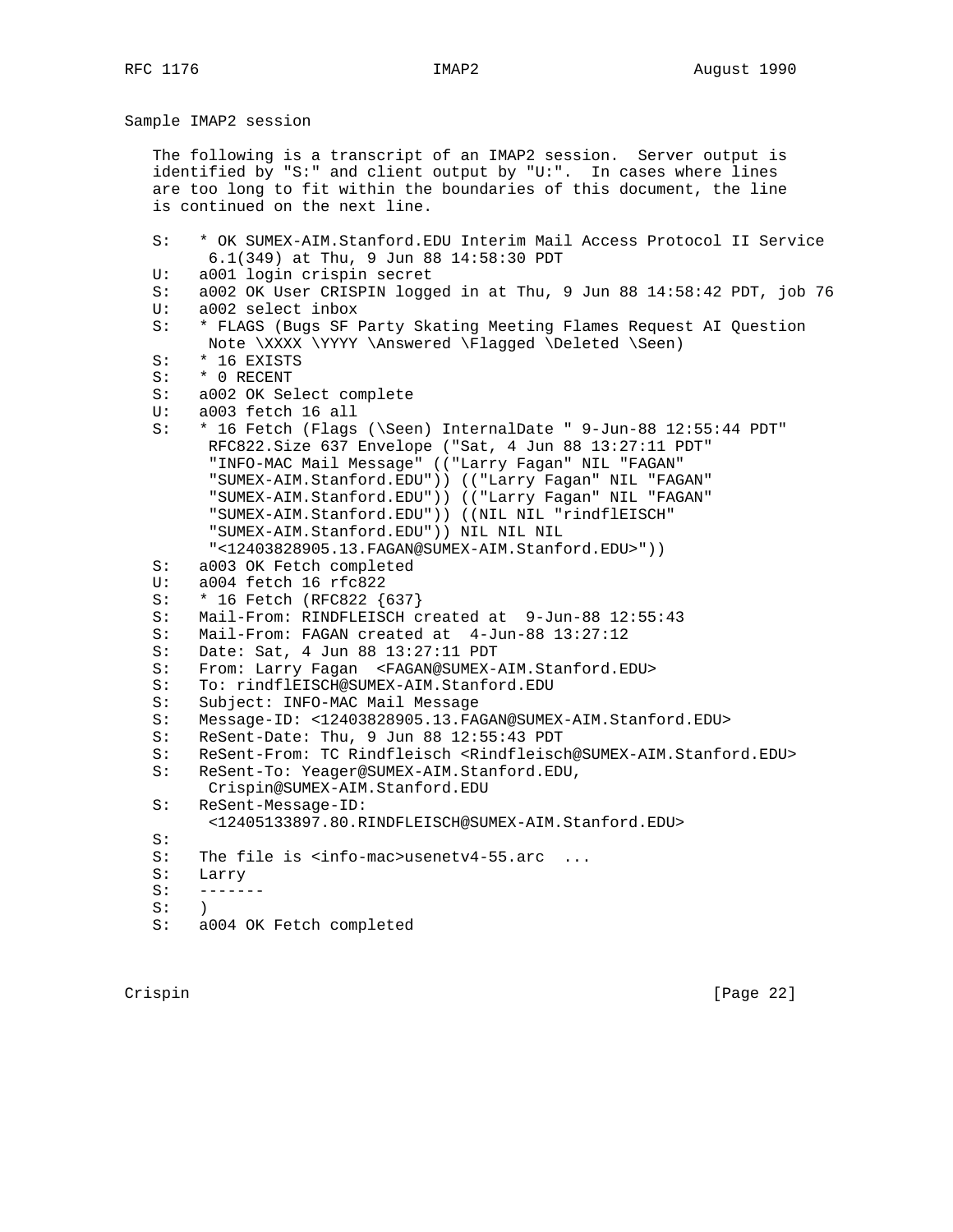- S: \* BYE DEC-20 IMAP II server terminating connection
- S: a005 OK SUMEX-AIM.Stanford.EDU Interim Mail Access Protocol Service logout

Crispin [Page 23]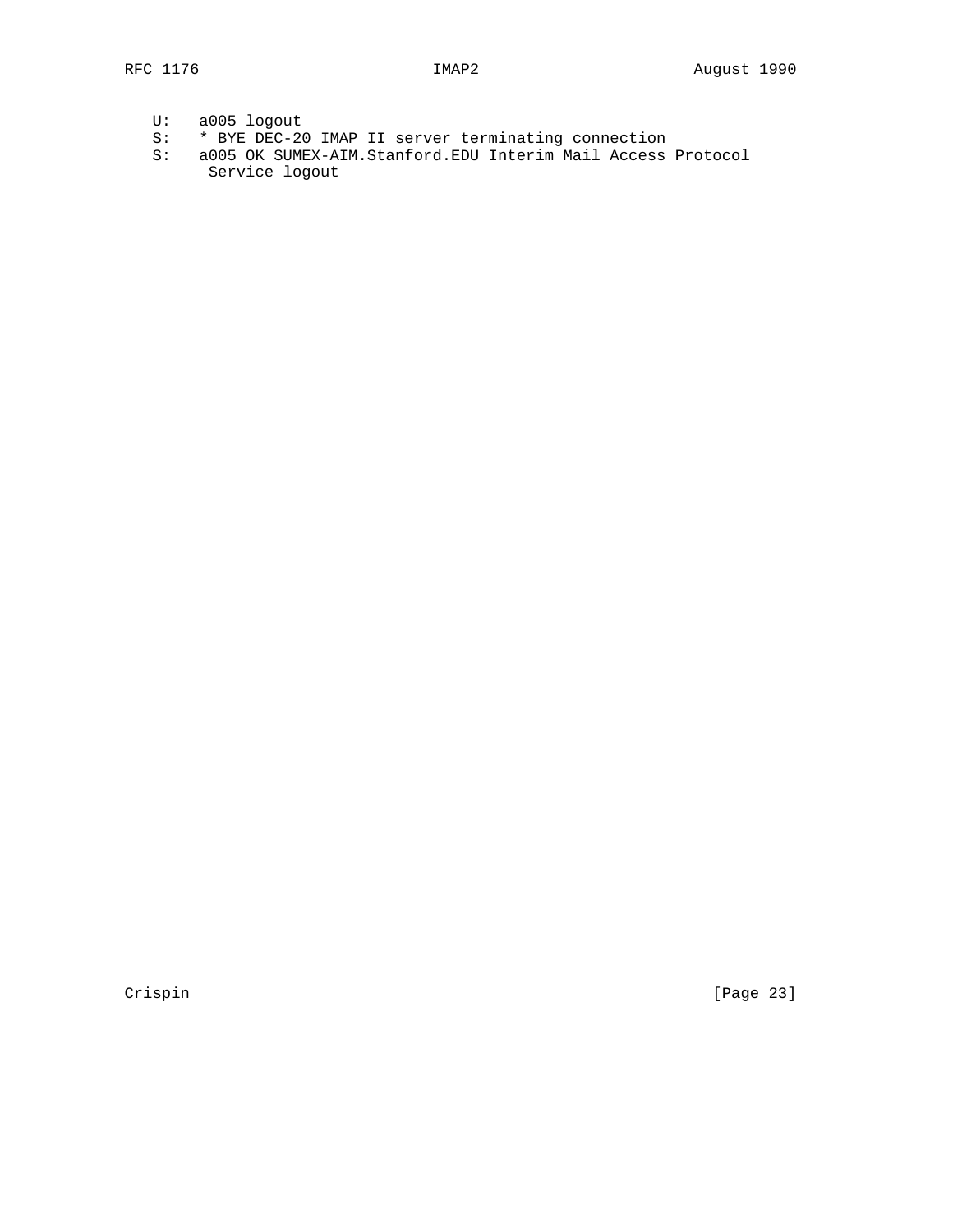Implementation Discussion

 There are several advantages to the scheme of tags and unsolicited responses. First, the infamous synchronization problems of SMTP and similar protocols do not happen with tagged commands; a command is not considered satisfied until a response with the same tag is seen. Tagging allows an arbitrary amount of other responses ("unsolicited" data) to be sent by the server with no possibility of the client losing synchronization. Compare this with the problems that FTP or SMTP clients have with continuation, partial completion, and commentary reply codes.

 Another advantage is that a non-lockstep client implementation is possible. The client could send a command, and entrust the handling of the server responses to a different process that would signal the client when the tagged response comes in. Under certain circumstances, the client may have more than one command outstanding.

 It was observed that synchronization problems can occur with literals if the literal is not recognized as such. Fortunately, the cases in which this can happen are rare; a mechanism (the special "+" tag response) was introduced to handle those few cases. The proper way to address this problem is probably to move towards a record-oriented architecture instead of the text stream model provided by TCP.

 An IMAP2 client must maintain a local cache of data from the mailbox. This cache is an incomplete model of the mailbox, and at startup is empty. A listener processes all unsolicited data, and updates the cache based on this data. If a tagged response arrives, the listener unblocks the process that sent the tagged request.

 Unsolicited data needs some discussion. Unlike most protocols, in which the server merely does the client's bidding, an IMAP2 server has a semi-autonomous role. By sending "unsolicited data", the server is in effect sending a command to the client -- to update or extend the client's cache with new information from the server. In other words, a "fetch" command is merely a request to the server to ensure that the client's cache has the most up-to-date version of the requested information. A server acknowledgement to the "fetch" is a statement that all the requested data has been sent.

 Although no current server does this, a server is not obliged by the protocol to send data that it has already sent and is unchanged. An exception to this is the actual message text fetching operations (RFC822, RFC822.HEADER, and RFC822.TEXT), owing to the possibly excessive resource consumption of maintaining this data in a cache. It can not be assumed that a FETCH will transmit any data; only that an OK to the FETCH means that the client's cache has the most up-to-

Crispin [Page 24]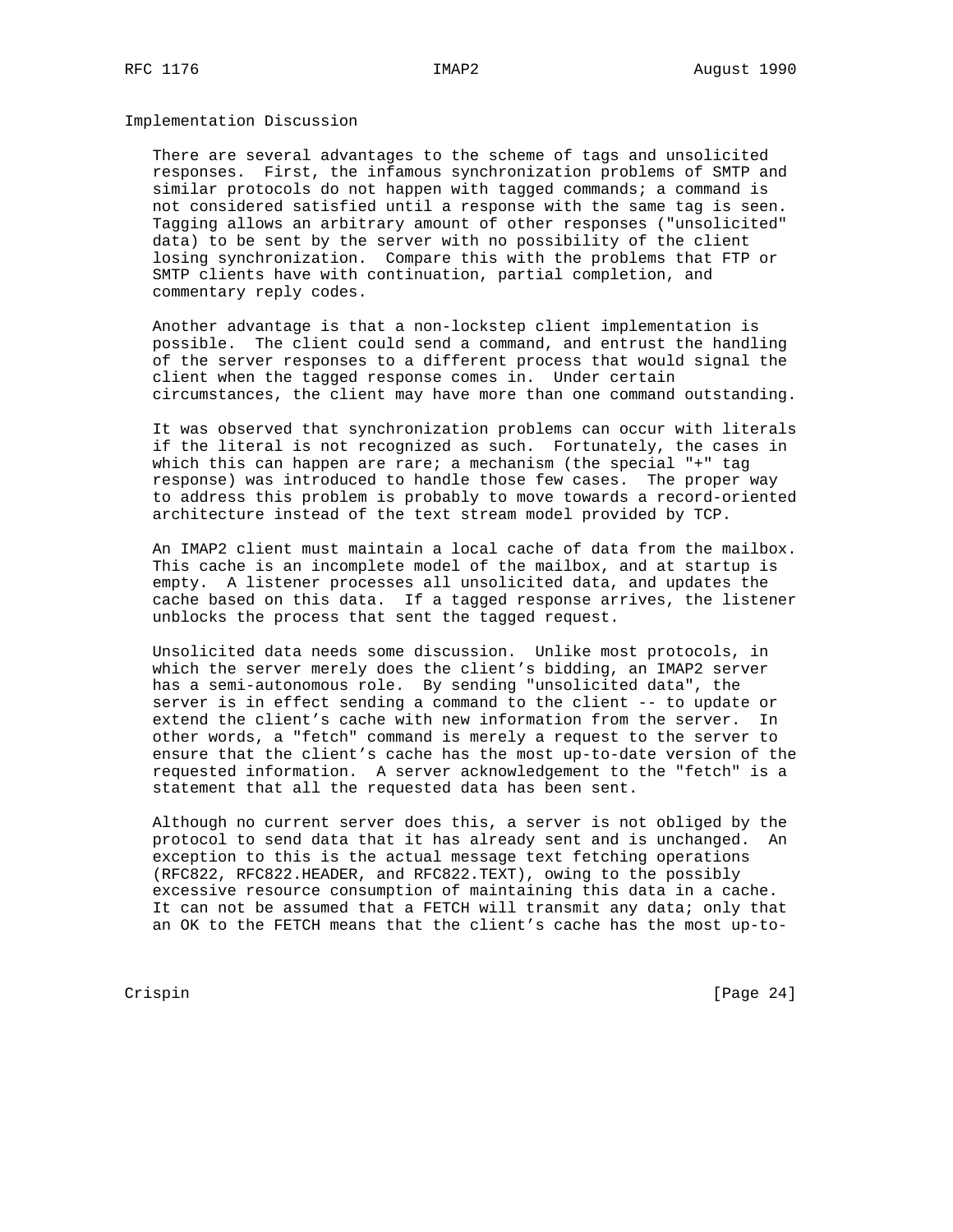date information.

 When a mailbox is selected, the initial unsolicited data from the server arrives. The first piece of data is the number of messages. By sending a new EXISTS unsolicited data message the server causes the client to resize its cache (this is how newly arrived mail is handled). If the client attempts to access information from the cache, it will encounter empty spots that will trigger "fetch" requests. The request would be sent, some unsolicited data including the answer to the fetch will flow back, and then the "fetch" response will unblock the client.

 People familiar with demand-paged virtual memory operating system design will recognize this model as being similar to page-fault handling on a demand-paged system.

Crispin [Page 25]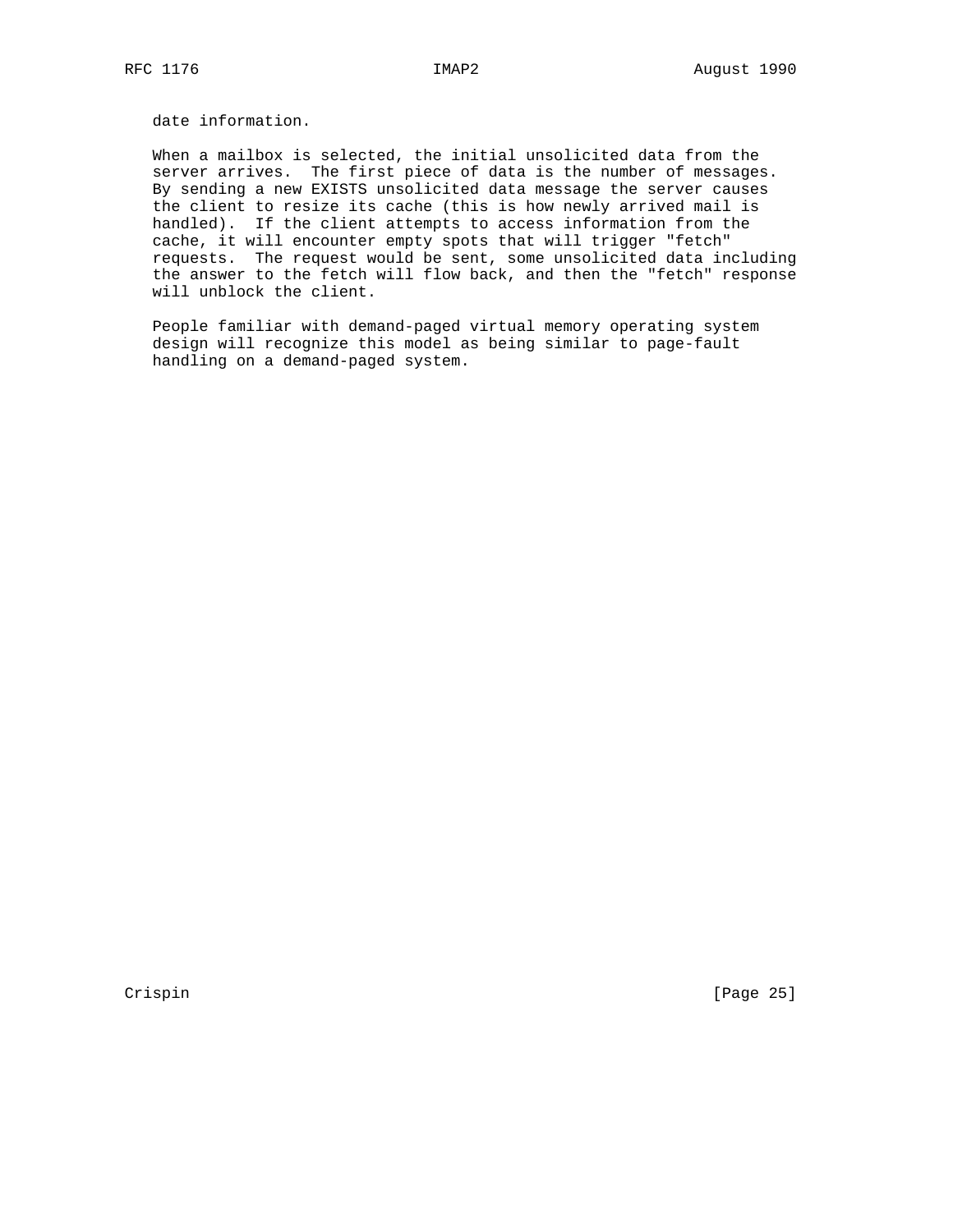# Formal Syntax

 The following syntax specification uses the augmented Backus-Naur Form (BNF) notation as specified in RFC 822 with one exception; the delimiter used with the "#" construct is a single space (SP) and not a comma.

| address                            | ::= "(" addr_name SP addr_adl SP addr_mailbox SP<br>addr_host ")"                                                                                          |
|------------------------------------|------------------------------------------------------------------------------------------------------------------------------------------------------------|
| addr_adl                           | $ ::= \text{nil} / \text{string}$                                                                                                                          |
| addr_host                          | $::=$ nil / string                                                                                                                                         |
| $addr_matrix = nil / string$       |                                                                                                                                                            |
| $addr_name$ ::= $nil / string$     |                                                                                                                                                            |
| bboard                             | ::= "BBOARD" SP string                                                                                                                                     |
| check                              | $::=$ "CHECK"                                                                                                                                              |
| copy                               | ::= "COPY" SP sequence SP mailbox                                                                                                                          |
| data                               | ::= ("FLAGS" SP flag_list / "SEARCH" SP 1#number /<br>"BYE" SP text_line / "OK" SP text_line /<br>"NO" SP text_line / "BAD" SP text_line)                  |
| date                               | ::= string in form "dd-mmm-yy hh:mm:ss-zzz"                                                                                                                |
| envelope                           | ::= "(" env_date SP env_subject SP env_from SP<br>env_sender SP env_reply-to SP env_to SP<br>env_cc SP env_bcc SP env_in-reply-to SP<br>env message-id ")" |
| env_bcc                            | $::=$ nil / "(" $1 *$ address ")"                                                                                                                          |
| env cc                             | $::=$ nil / "(" $1 *$ address ")"                                                                                                                          |
| env_date ::= string                |                                                                                                                                                            |
| env_from                           | ::= nil / "(" 1*address ")"                                                                                                                                |
| $env_in-reply-to :: nil / string$  |                                                                                                                                                            |
| $env\_message-id ::= nil / string$ |                                                                                                                                                            |
|                                    | $env\_reply-to$ ::= nil / "(" 1*address ")"                                                                                                                |

Crispin [Page 26]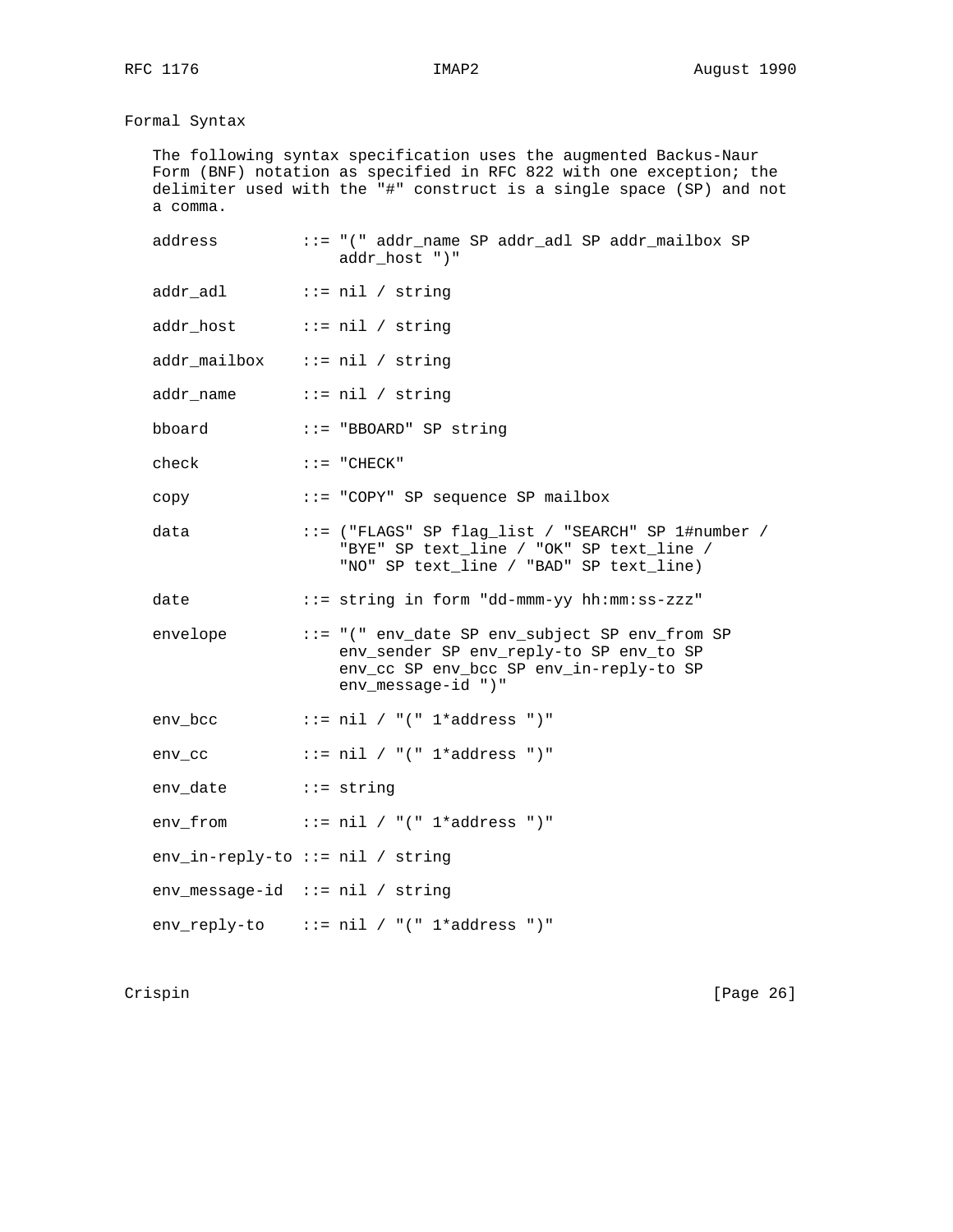|                              | $env$ _sender ::= nil / "(" 1*address ")"                                                                                                                                                                                                                        |
|------------------------------|------------------------------------------------------------------------------------------------------------------------------------------------------------------------------------------------------------------------------------------------------------------|
| env_subject ::= nil / string |                                                                                                                                                                                                                                                                  |
| env_to                       | $::=$ nil / "(" 1*address ")"                                                                                                                                                                                                                                    |
| expunge                      | $: := "EXPUNGE"$                                                                                                                                                                                                                                                 |
| fetch                        | ::= "FETCH" SP sequence SP ("ALL" / "FAST" /<br>$fetch_att / " ("1#fetch_att ")")$                                                                                                                                                                               |
| fetch att                    | $::=$ "ENVELOPE" / "FLAGS" / "INTERNALDATE" /<br>"RFC822" / "RFC822.HEADER" / "RFC822.SIZE" /<br>"RFC822.TEXT"                                                                                                                                                   |
| find                         | ::= "FIND" SP find_option SP string                                                                                                                                                                                                                              |
|                              | find_option ::= "MAILBOXES" / "BBOARDS"                                                                                                                                                                                                                          |
|                              | $flag\_list$ ::= ATOM / "(" $1#ATOM$ ")"                                                                                                                                                                                                                         |
| literal                      | $::= " { " NUMBER " } " CRLF ASCII-STRING"$                                                                                                                                                                                                                      |
| login                        | ::= "LOGIN" SP userid SP password                                                                                                                                                                                                                                |
| logout                       | $::= "LOGOUT"$                                                                                                                                                                                                                                                   |
| mailbox                      | $::=$ "INBOX" / string                                                                                                                                                                                                                                           |
| msg_copy                     | $::= "COPY"$                                                                                                                                                                                                                                                     |
| msg_data                     | ::= (msg_exists / msg_recent / msg_expunge /<br>msg_fetch / msg_copy)                                                                                                                                                                                            |
| msg_exists                   | $::=$ "EXISTS"                                                                                                                                                                                                                                                   |
| msg_expunge                  | $: :=$ "EXPUNGE"                                                                                                                                                                                                                                                 |
| msg_fetch                    | $::=$ ("FETCH" / "STORE") SP "(" $1#$ ("ENVELOPE" SP<br>envelope / "FLAGS" SP "(" 1#(recent_flag<br>flag_list) ")" / "INTERNALDATE" SP date /<br>"RFC822" SP string / "RFC822.HEADER" SP string /<br>"RFC822.SIZE" SP NUMBER / "RFC822.TEXT" SP<br>$string)$ ")" |
| msg_recent                   | $\colon \colon \colon$ = "RECENT"                                                                                                                                                                                                                                |
| msg_num                      | $::=$ NUMBER                                                                                                                                                                                                                                                     |

Crispin [Page 27]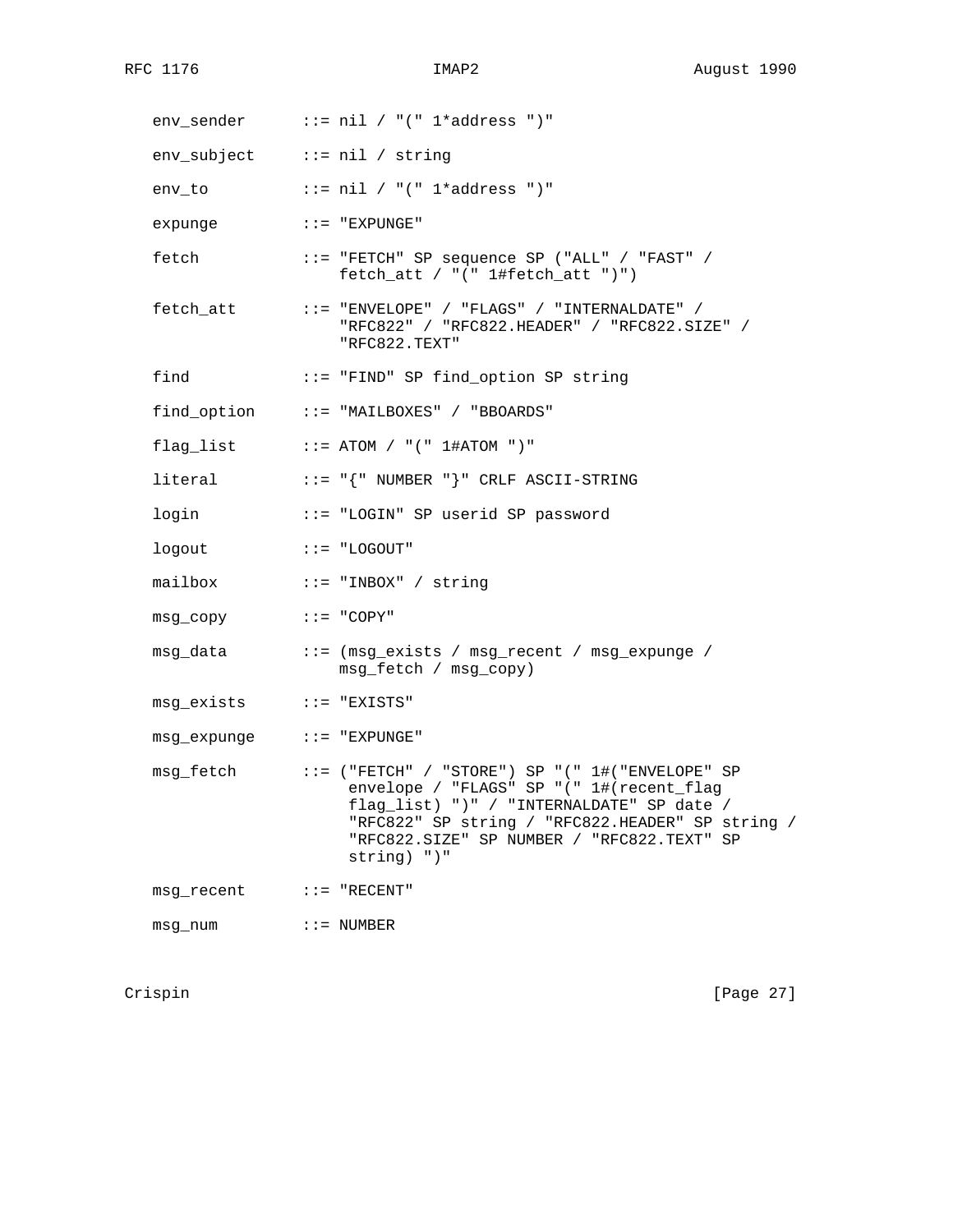| nil                                                                                                                                                                                                                                                                                                                                                                                                                                                                                     | $:: = "NIL"$                                                                                                                                                                                                                                                                                                                                                             |
|-----------------------------------------------------------------------------------------------------------------------------------------------------------------------------------------------------------------------------------------------------------------------------------------------------------------------------------------------------------------------------------------------------------------------------------------------------------------------------------------|--------------------------------------------------------------------------------------------------------------------------------------------------------------------------------------------------------------------------------------------------------------------------------------------------------------------------------------------------------------------------|
| $\mathbf{C} \mathbf{C} = \mathbf{C} \cdot \mathbf{C} \cdot \mathbf{C} \cdot \mathbf{C} \cdot \mathbf{C} \cdot \mathbf{C} \cdot \mathbf{C} \cdot \mathbf{C} \cdot \mathbf{C} \cdot \mathbf{C} \cdot \mathbf{C} \cdot \mathbf{C} \cdot \mathbf{C} \cdot \mathbf{C} \cdot \mathbf{C} \cdot \mathbf{C} \cdot \mathbf{C} \cdot \mathbf{C} \cdot \mathbf{C} \cdot \mathbf{C} \cdot \mathbf{C} \cdot \mathbf{C} \cdot \mathbf{C} \cdot \mathbf{C} \cdot \mathbf{C} \cdot \mathbf{C} \$<br>noop |                                                                                                                                                                                                                                                                                                                                                                          |
| password ::= string                                                                                                                                                                                                                                                                                                                                                                                                                                                                     |                                                                                                                                                                                                                                                                                                                                                                          |
| $recent_flag$ ::= "\RECENT"                                                                                                                                                                                                                                                                                                                                                                                                                                                             |                                                                                                                                                                                                                                                                                                                                                                          |
|                                                                                                                                                                                                                                                                                                                                                                                                                                                                                         | ready ::= "+" SP text_line                                                                                                                                                                                                                                                                                                                                               |
| request                                                                                                                                                                                                                                                                                                                                                                                                                                                                                 | ::= tag SP (noop / login / logout / select / check /<br>expunge / copy / fetch / store / search / find /<br>bboard) CRLF                                                                                                                                                                                                                                                 |
| response                                                                                                                                                                                                                                                                                                                                                                                                                                                                                | ::= tag SP ("OK" / "NO" / "BAD") SP text_line CRLF                                                                                                                                                                                                                                                                                                                       |
| search                                                                                                                                                                                                                                                                                                                                                                                                                                                                                  | $::=$ "SEARCH" SP $1#$ ("ALL" / "ANSWERED" /<br>"BCC" SP string / "BEFORE" SP string /<br>"BODY" SP string / "CC" SP string / "DELETED" /<br>"FLAGGED" / "KEYWORD" SP atom / "NEW" / "OLD" /<br>"ON" SP string / "RECENT" / "SEEN" /<br>"SINCE" SP string / "TEXT" SP string /<br>"TO" SP string / "UNANSWERED" / "UNDELETED" /<br>"UNFLAGGED" / "UNKEYWORD" / "UNSEEN") |
| select                                                                                                                                                                                                                                                                                                                                                                                                                                                                                  | $: := "SELECT"$ SP mailbox                                                                                                                                                                                                                                                                                                                                               |
|                                                                                                                                                                                                                                                                                                                                                                                                                                                                                         | sequence ::= NUMBER / (NUMBER ", " sequence) / (NUMBER ": "<br>sequence)                                                                                                                                                                                                                                                                                                 |
| store                                                                                                                                                                                                                                                                                                                                                                                                                                                                                   | ::= "STORE" SP sequence SP store_att                                                                                                                                                                                                                                                                                                                                     |
|                                                                                                                                                                                                                                                                                                                                                                                                                                                                                         | "FLAGS" SP flag_list)                                                                                                                                                                                                                                                                                                                                                    |
| string                                                                                                                                                                                                                                                                                                                                                                                                                                                                                  | $::=$ atom / """" $1*$ character """" / literal                                                                                                                                                                                                                                                                                                                          |
|                                                                                                                                                                                                                                                                                                                                                                                                                                                                                         | system_flags ::= "\ANSWERED" SP "\FLAGGED" SP "\DELETED" SP<br>$"$ \SEEN"                                                                                                                                                                                                                                                                                                |
| tag                                                                                                                                                                                                                                                                                                                                                                                                                                                                                     | $::=$ atom                                                                                                                                                                                                                                                                                                                                                               |
|                                                                                                                                                                                                                                                                                                                                                                                                                                                                                         | unsolicited ::= "*" SP (msg_num SP msg_data / data) CRLF                                                                                                                                                                                                                                                                                                                 |
| userid $\cdots$ $\cdots$ string                                                                                                                                                                                                                                                                                                                                                                                                                                                         |                                                                                                                                                                                                                                                                                                                                                                          |

Crispin [Page 28]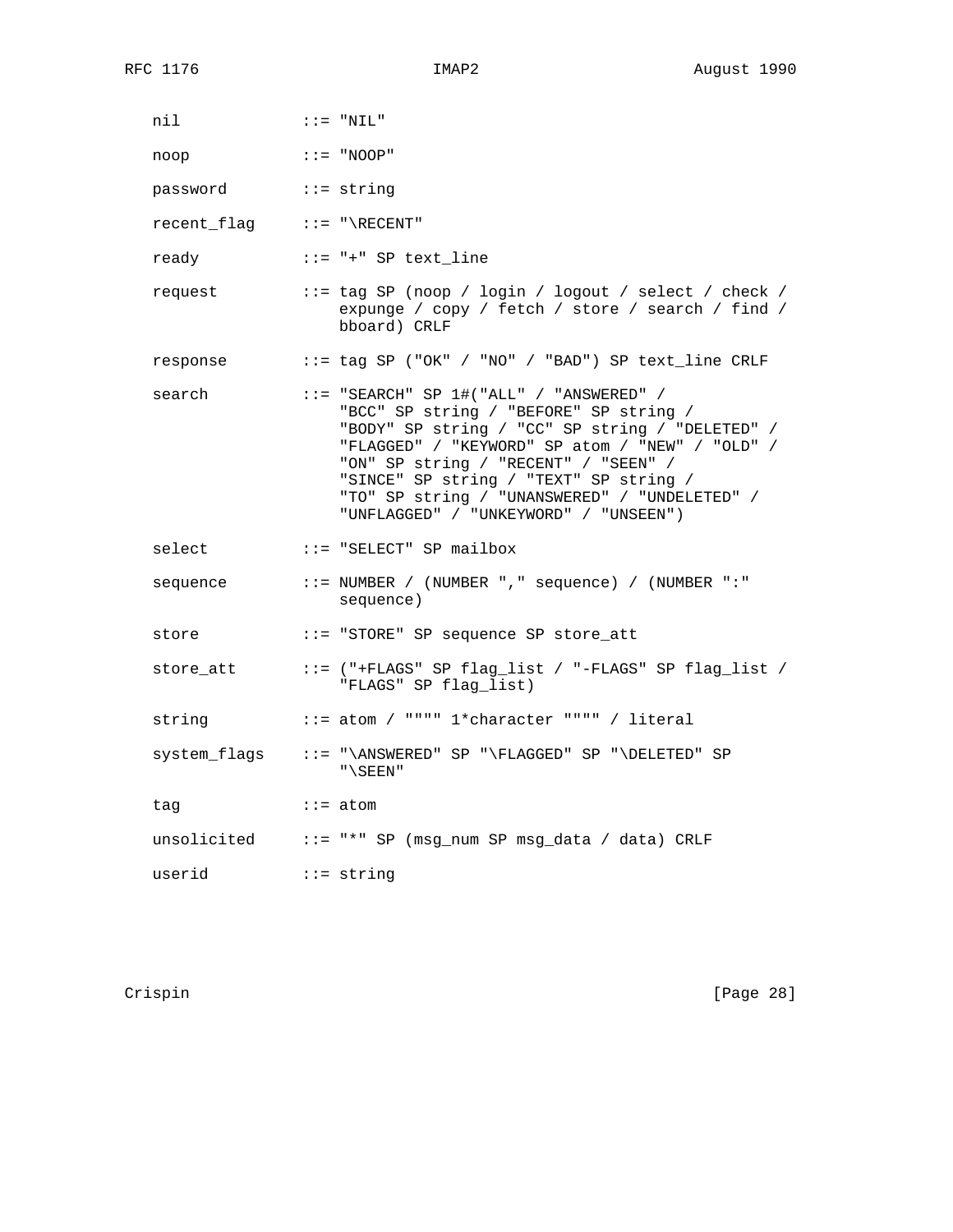Implementation Status

This information is current as of this writing.

 The University of Washington has developed an electronic mail client library called the "C-Client". It provides complete IMAP2, SMTP, and local mailbox (both /usr/spool/mail and mail.txt formats) services in a well-defined way to a user interface main program. Using the C- Client, the University of Washington has created an operational client for BSD Unix and two operational clients (one basic, one advanced) for the NeXT.

 Stanford University/SUMEX has developed operational IMAP2 clients for Xerox Lisp machines, Texas Instruments Explorers, and the Apple Macintosh. The core of the Macintosh client is an early version of the C-Client. SUMEX has also developed IMAP2 servers for TOPS-20 and BSD Unix.

 All of the above software is in production use, with enthusiastic local user communities. Active development continues on the Macintosh and C-Client based clients and the BSD Unix server. This software is freely available from the University of Washington and SUMEX.

 IMAP2 software exists for other platforms; for example Nippon Telephone and Telegraph (NTT) has developed an operational IMAP2 client for the NTT ELIS. Several organizations are working on a PC client.

 IMAP2 can be used to access mailboxes at very remote sites, where echo delays and frequent outages make TELNET and running a local mail reader intolerable. For example, from a desktop workstation on the University of Washington local network the author routinely uses IMAP2 to read and manage mailboxes on various University of Washington local servers, at two systems at Stanford University, at a Milnet site, and at a site in Tokyo, Japan.

 This specification does not make any formal definition of size restrictions, but the DEC-20 server has the following limitations:

- . length of a mailbox: 7,077,888 characters
- . maximum number of messages: 18,432 messages
- . length of a command line: 10,000 characters
- . length of the local host name: 64 characters
- . length of a "short" argument: 39 characters
- . length of a "long" argument: 491,520 characters

. maximum amount of data output in a single fetch:

655,360 characters

Crispin [Page 29]